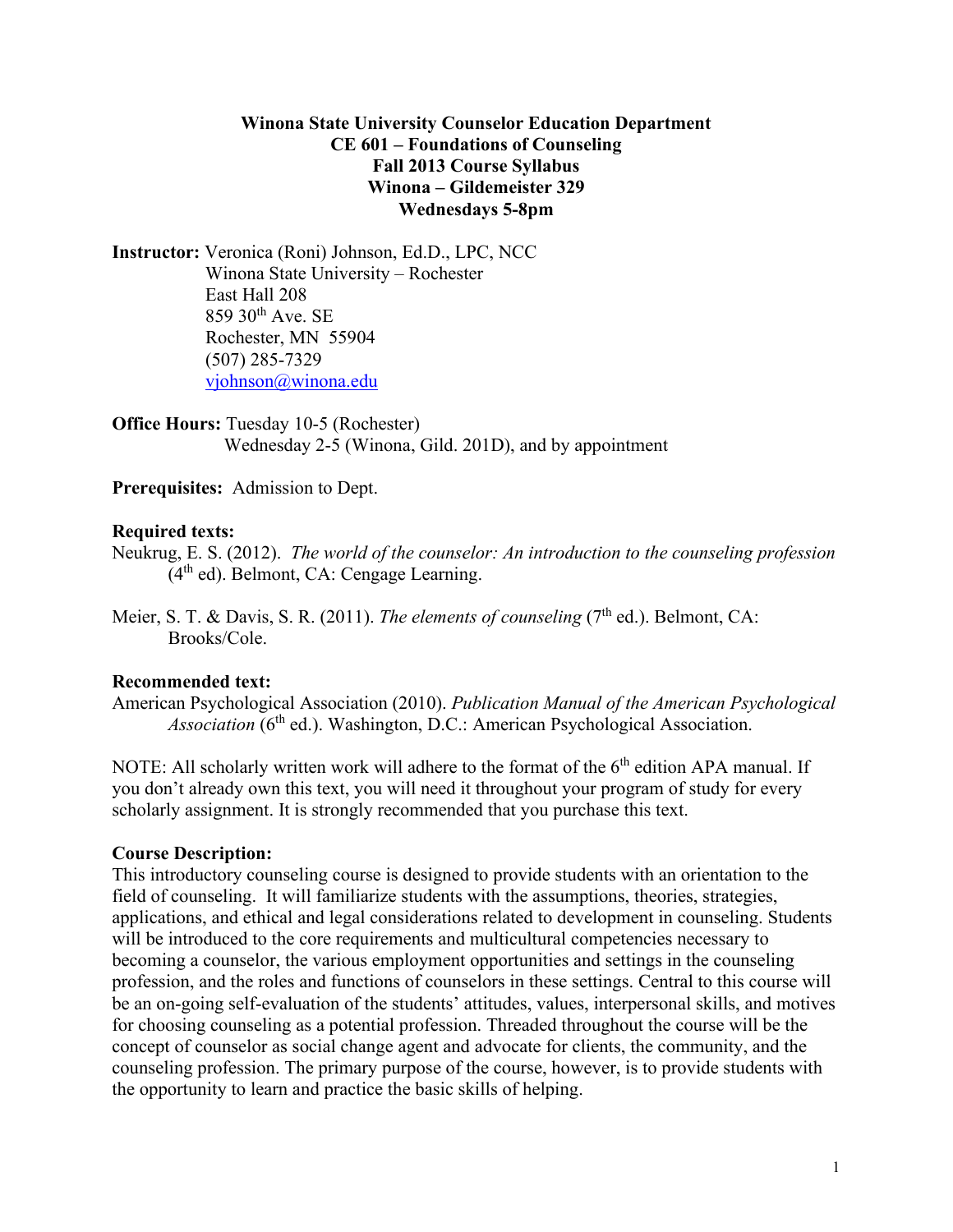**Course Objectives:** After completing this course, students should:

- 1. Understand the historical, political, social, and philosophical factors that have influenced the development of counseling as a profession and how contemporary social issues (e.g., technological growth, diversification of the population) and present concerns of the profession (e.g., credentialing, accreditation, preparation standards) influence the practice of counseling in various settings.
- 2. Develop an awareness of their personal characteristics and beliefs that influence their place in the counseling field and their potential role as a counselor.
- 3. Identify roles, functions, preparation standards, credentialing, licensure, and professional identity of counselors.
- 4. Have a working knowledge of the ACA code of ethics and standards of practice, of ethical decision-making processes, and of basic legal guidelines in the field.
- 5. Have knowledge of diversity issues, including worldview, race/ethnicity, gender, social class, spirituality, sexual orientation, age, physical and mental status, and equity issues in counseling.
- 6. Be able to identify counselor characteristics that influence helping processes and be able to identify the basic competencies and skills necessary to work with diverse populations of clients.
- 7. Be familiar with the settings where counselors work and the types of work settings where counseling professionals practice.
- 8. Have a basic understanding of counseling theories and how individuals grow and change in a systemic context.
- 9. Develop advocacy strategies directed toward (a) promoting the profession of counseling, (b) calling attention to institutional barriers that may impede access, equity, and success for clients, and (c) challenging social barriers that impede access, equity, and success for clients.

## **Council for Accreditation of Counseling and Related Educational Programs (CACREP) Related Standards (2009):**

Students will demonstrate competence and understanding in each of the following areas: II.G.1.

- a. history and philosophy of the counseling profession
- b. professional roles, functions, and relationships with other human service providers, including strategies for interagency/interorganization collaboration and communications;
- c. self-care strategies appropriate to the counselor role;
- d. counseling supervision models, practices, and processes;
- e. professional organizations, including membership benefits, activities, services to members, and current issues;
- f. professional credentialing, including certification, licensure, and accreditation practices and standards, and the effects of public policy on these issues;
- g. the role and process of the professional counselor advocating on behalf of the profession;
- h. advocacy processes needed to address institutional and social barriers that impede access, equity, and success for clients; and
- i. ethical standards of professional organizations and credentialing bodies, and applications of ethical and legal considerations in professional counseling.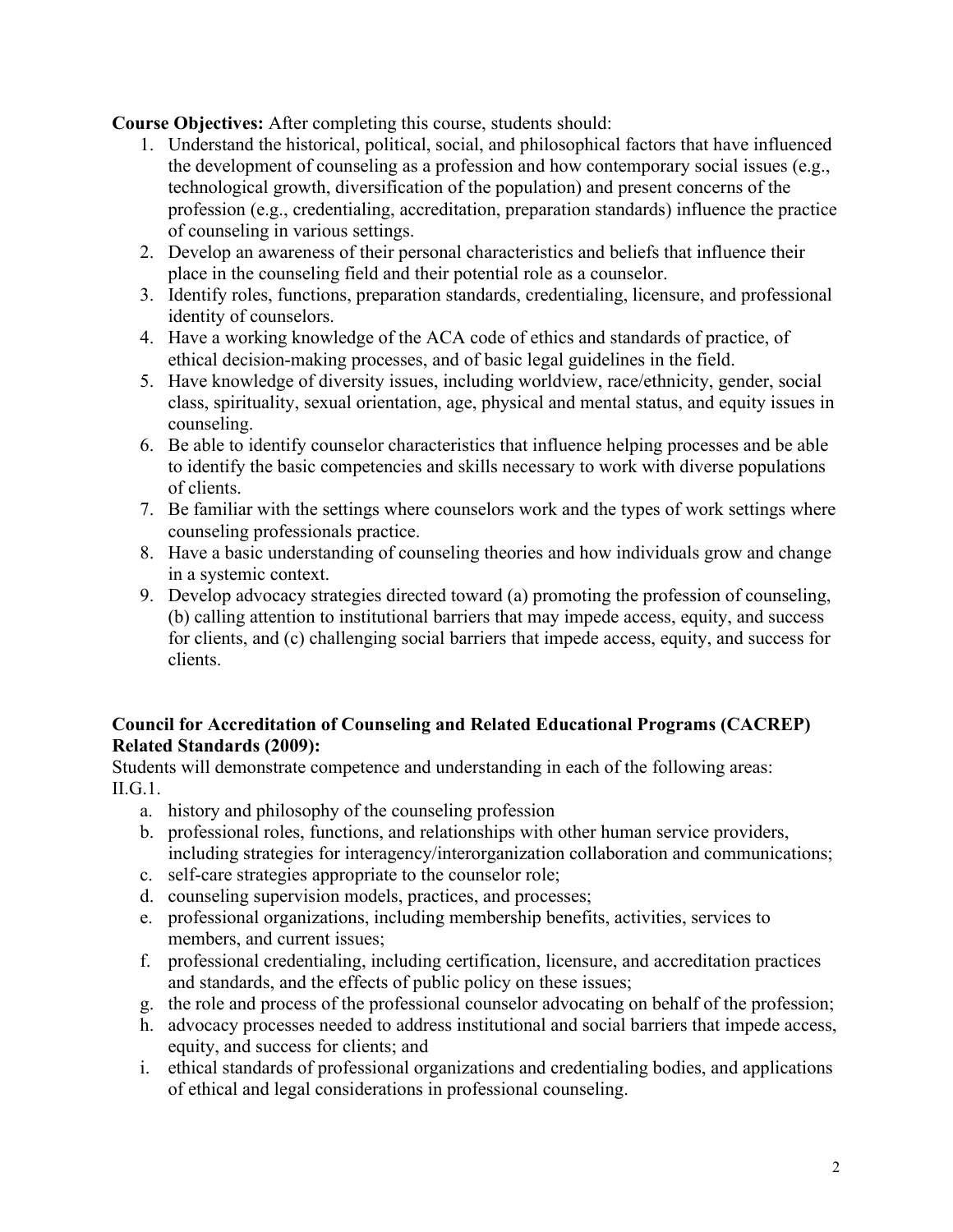II.G.2.

- a. multicultural and pluralistic trends, including characteristics and concerns within and among diverse groups nationally and internationally;
- b. attitudes, beliefs, understandings, and acculturative experiences, including specific experiential learning activities designed to foster students' understanding of self and culturally diverse clients;

 $II.G.3.$ 

a. theories of individual and family development and transitions across the life span; II.G.5.

- a. an orientation to wellness and prevention as desired counseling goals;
- b. counselor characteristics and behaviors that influence helping processes;
- c. essential interviewing and counseling skills;

## II.G.6.

a. principles of group dynamics, including group process components, developmental stage theories, group members' roles and behaviors, and therapeutic factors of group work;

II.G.7.

a. historical perspectives concerning the nature and meaning of assessment;

II.G.8.

a. the importance of research in advancing the counseling profession;

## **Method of Instruction**

- a. Lecture/ discussion
- b. Videotapes, films and Power Point presentations
- c. Modeling
- d. Internet-based learning
- e. Video or audio recorded role plays with peer feedback
- f. Case studies and responses to manual exercises
- g. Reflective self-evaluations
- h. Student presentations

## **Inclusive Excellence:**

WSU recognizes that our individual differences can deepen our understanding of one another and the world around us, rather than divide us. In this class, people of all ethnicities, genders and gender identities, religions, ages, sexual orientations, disabilities, socioeconomic backgrounds, regions, and nationalities are strongly encouraged to share their rich array of perspectives and experiences. If you feel your differences may in some way isolate you from WSU's community or if you have a need of any specific accommodations, please speak with the instructor early in the semester about your concerns and what we can do together to help you become an active and engaged member of our class and community.

## **Diversity Statement**

This is meant to be a safe, welcoming, and inclusive classroom environment for students of all races, ethnicities, sexual orientations, gender identities/variances, ages, religions, economic classes, and ability statuses. As such, you will be encouraged and challenged to use language and basic counseling techniques that are respectful, inclusive, representative and culturally appropriate.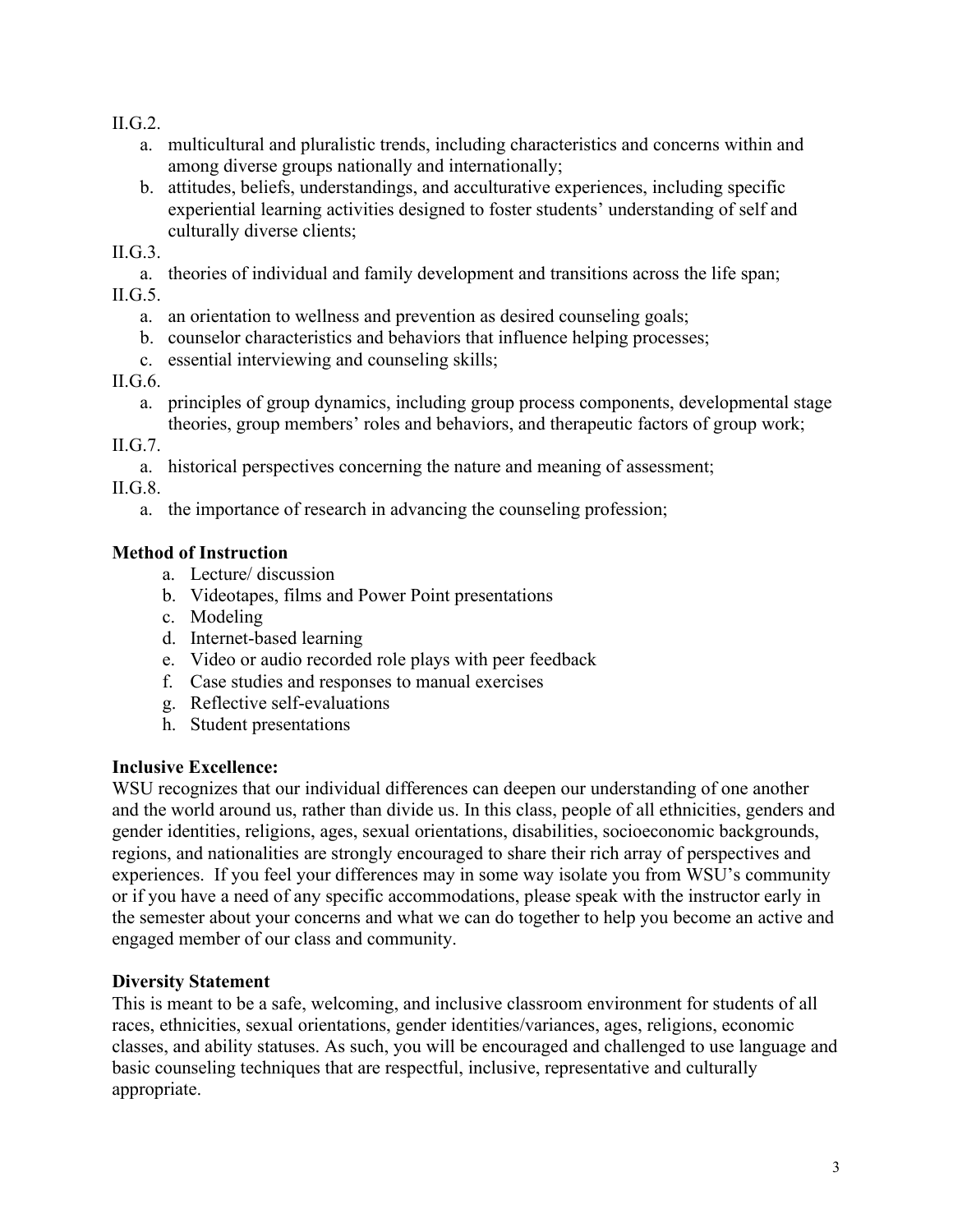#### **Students with Disabilities Notice:**

Students with documented disabilities who may need accommodations, who have any medical emergency information the instructor should know of, or who need special arrangements in the event of an evacuation, should make an appointment with the instructor as soon as possible, no later than the 1st week of the term.

#### **Electronic Device Notice:**

As a matter of courtesy to your classmates and the instructor, please turn off your beepers, cell phones, and any other electronic devices that make any noise while you are in class.

#### **Laptop/PDA Policy:**

Excluding students with a documented disability, the use of laptops and PDAs in class is prohibited without prior permission of the instructor.

#### **Academic Integrity:**

Students are expected to practice professionalism and academic integrity in all assignments and class discussions. This includes but is not limited to treating other students and the professor respectfully, engaging in meaningful class discussions, thinking and writing critically and thoughtfully, creating original works, and citing all resources using APA format. Plagiarism will result in loss of credit for this course, and further consequences may result from the university system.

#### **Class Visitor Policy:**

Due to the clinical nature of this course in this curriculum, visitors of any age are not allowed without prior permission of the instructor.

## **E-mail Policy:**

You are assigned a university e-mail account that will be used by professors. Students should make every effort to get to know their account and check it regularly.

#### **Course Expectations:**

#### *Attendance:*

Students are required to attend all class sessions. If there is a need to miss a class based on emergency, it is expected that the student will contact the instructor before the missed class. If it is necessary to miss more than one class for any reason, the student can expect a 10-point deduction from the final grade for each class missed, or an alternative assignment to replace missed class time.

You should be an active member of this class and it is expected that you will be an engaged learner, bringing energy and enthusiasm to every class.

The syllabus details readings for each week. When students come to class, it is expected that the readings will be finished, and the students will be prepared to engage in meaningful discussion about them. You will receive a participation grade and this will reflect your professionalism including attendance, participation, preparation for class, and professional conduct.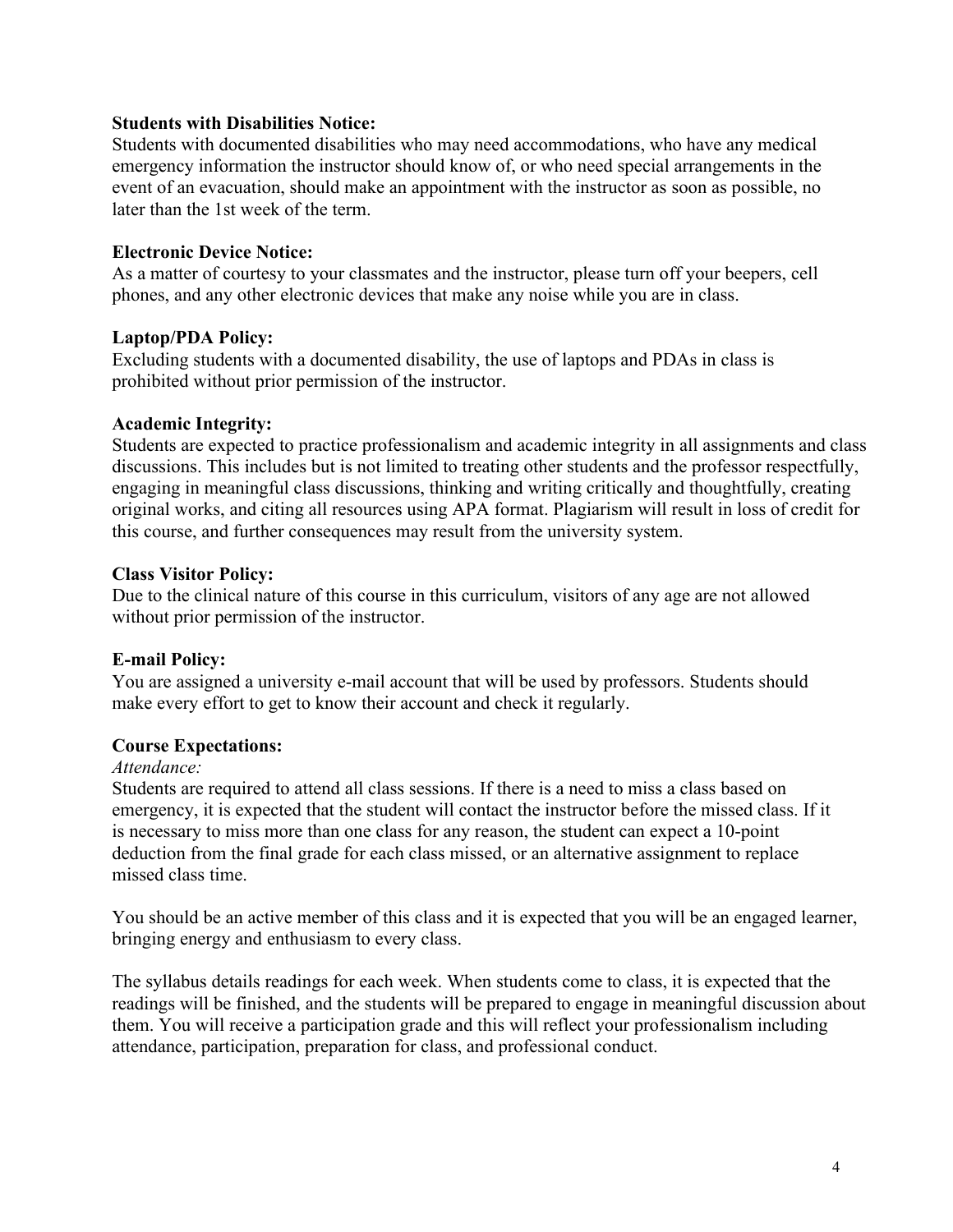#### *Assignments:*

Assignments are to be turned via D2L on the day the assignment is due. Only in the event of documentable extenuating circumstances are assignments accepted late. With the exception of documentable emergencies, late assignments will be assessed a 2-point deduction per day of lateness up to two weeks, after which late assignments will not be accepted. With the exception of quizzes, you are encouraged to work together, however your finished work must always be unique to you, and is your individual responsibility to complete.

#### *Evaluation:*

I will provide written feedback on all taped demonstrations and written work. Evaluation includes both cognitive work and skill development. A letter grade will be assigned.

If you have questions concerning any type of evaluation you receive, please see me immediately. Bring your evaluation in question. Remember, this class is a learning, growing experience. Perfection is not expected, but improvement in judgment and techniques is.

A grade of B or better in this course is required to continue in the Counselor Education Department programs.

Grade of "A" means you have done excellent work and are ready to continue your course sequence. Requires a minimum of 90% of total points.

Grade of "B" means you have done good work. With the assignment of a B you will be allowed to proceed through your program of study, and you will be given specific elements to work on as you proceed. Requires a minimum of 80% of total points.

Grade of "C" or below means you do not have the skill readiness that continuation in the department requires. A remediation plan will be developed between you and the CED faculty to support your success in the program.

## **Assignments:**

#### **1. Attendance and participation (30 points)**

Students are *required to attend all class sessions*. If there is a need to miss a class based on emergency, it is expected that the student will contact the instructor before the missed class. If it is necessary to miss more than one class for any reason, 10 points will be deducted from the final grade, or a make-up activity will be assigned.

You should be an *active member* of this class and it is expected that you will be an *engaged learner*, bringing energy and enthusiasm to every class. Weather often interferes with class attendance. It is your responsibility to determine whether or not it is safe to travel. You will be notified within 2 hours of class if class is cancelled due to weather. When class is canceled, alternate web-based activities will be assigned.

**Note:** Weather will undoubtedly interfere with class at times. Make smart decisions about winter travel and consult the instructor before class time if possible regarding absences. In addition to the WSU homepage and local TV alerts, the professor will provide updates about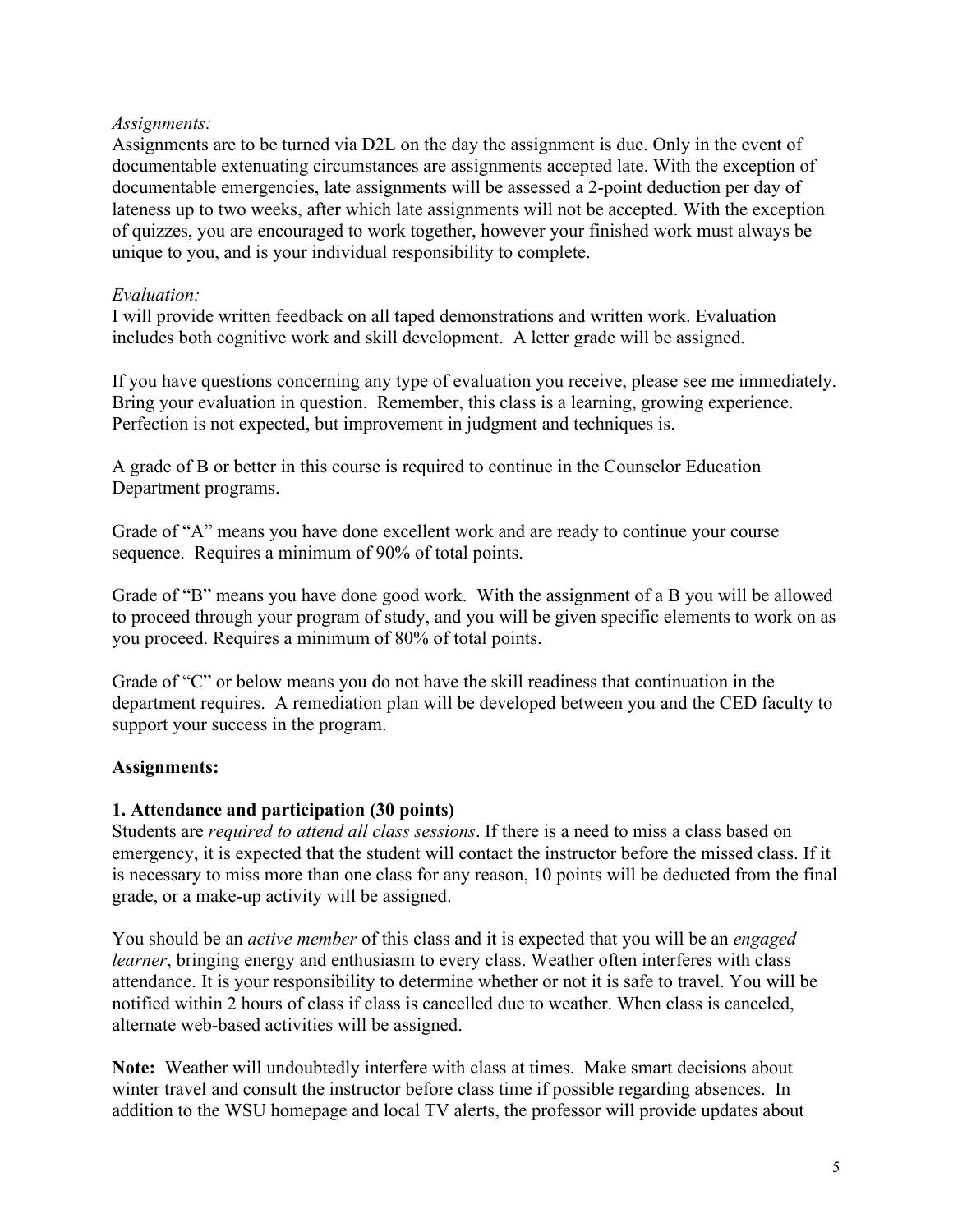cancellations via e-mail by 2 p.m. on the day of class. Absences due to extreme weather conditions will not result in points taken off final grade.

## **2. Personal Beliefs Statement (10 points)**

This 2-3 page statement should outline your motivations for choosing the counseling field. Answer the following questions as you write.

- 1. What cultural identities, values, and experiences led you to consider a career in counseling?
- 2. Why do you view counseling as an important field today?
- 3. What are your thoughts about how people change?
- 4. What counseling settings and or populations think you are interested in serving? Why?
- 5. What skills do you believe you already possess that will help you in this field? What skills do you hope to gain from this program?

Your paper may be written in the first person, and you are not required to include references, however, utilize your best writing skills to create a personal and professional paper about why you chose the counseling profession. If you choose to include references, you must adhere to APA style.

## **3. Completion of the Candidacy form (Required but not graded)**

Students must meet with their individual advisors sometime before the week of October 14<sup>th</sup> to complete the Candidacy form and tentative program planning schedule (located on the CE website and in the Program Handbook). Students are required to contact the instructor to confirm that these two documents have been completed with the advisor.

## **4. Advocacy Projects (60 points total – 20 points for each component)**

As counselors and agents of social change, we impact the community and the profession in a variety of ways. Our voices and knowledge create change for our profession and for our clients. Two avenues to affect such change include contacting legislative bodies that create laws that affect our profession and clients and/or researching human services for our clients and ourselves. Both opportunities involve education and advocacy. You must engage in both projects below, but you can choose whether to fulfill Project 1 first or Project 2 first. Due dates for these projects are listed in the Course Schedule.

*Advocacy Project 1: Research a Human Services Agency*: You will select a human service agency that provides services to the community (this is important for all students regardless of concentration). You will contact the agency and schedule a meeting with someone on staff who can inform you of the types of services provided by their agency. You must visit the agency in person to conduct the interview. You will prepare a handout and will bring this handout to class to share and briefly discuss your chosen site. In addition, you will submit your handout on D2L for this course. A guideline for questions and handout are provided in Appendix A.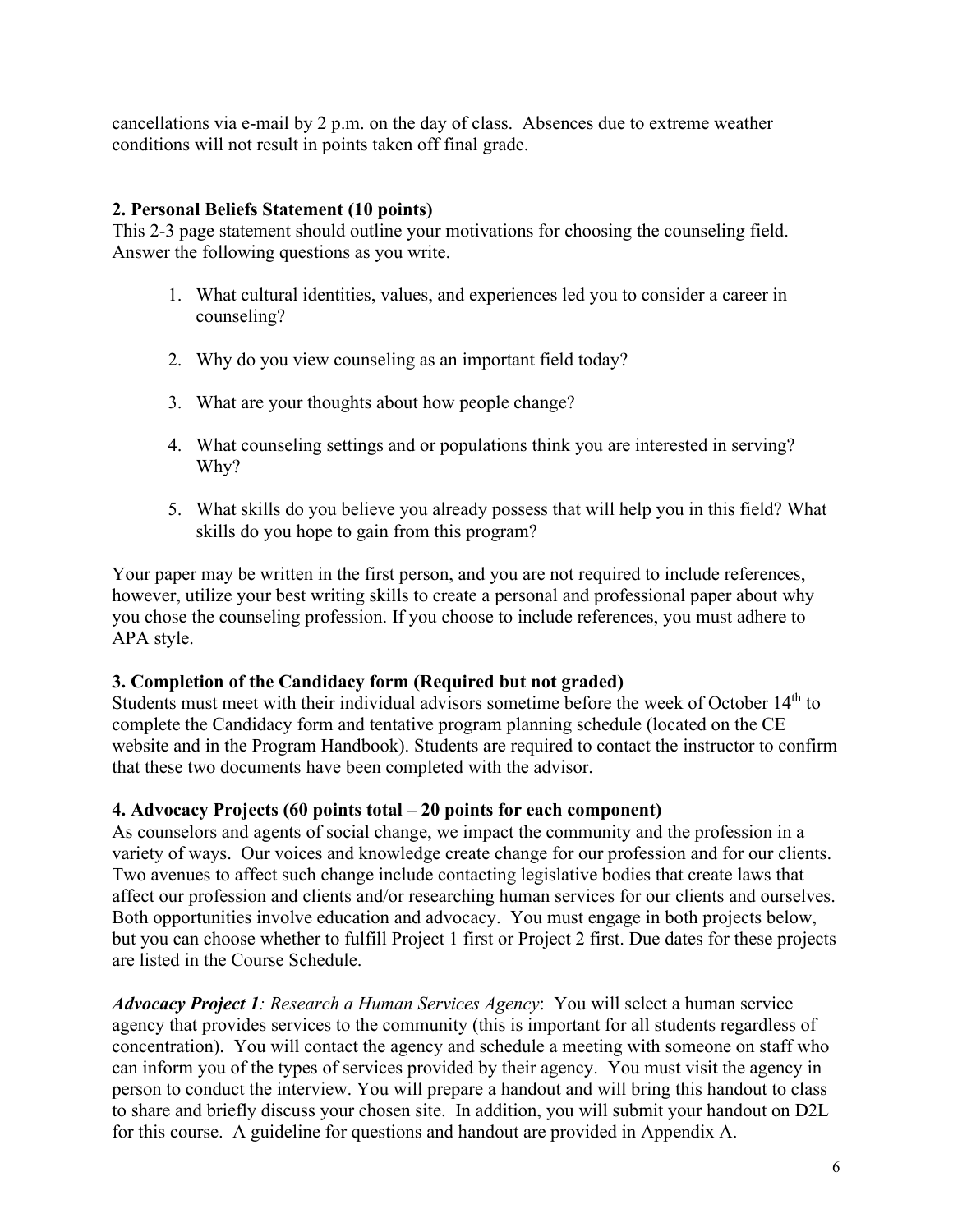*Advocacy Project 2: Counselor Advocacy through Legislative Influence*: You will write a letter or email related to legislative action. You will need to explore the ACA/ASCA and state counseling association websites to become aware of the need for various legislative actions. Examples include legislative actions that provide reimbursement for counselors' services, that promote counselors' rights to practice within the limits of their training (e.g., counselors' rights to use assessment instruments), that advocate for services for students in schools, etc. To create a thoughtful and well-informed letter/email, you will need to engage in your own research on the subject and include that information in your letter/email with correct referencing of resources (you must cite at least two professional references of research in the body of your letter and include a references page). You may not use a standard letter that an organization has prepared (this is plagiarism and will result in failure of the assignment and possibly the course). This letter/email must be in your own words. Examples are posted on D2L. Finally, a copy of the letter or email is to be provided to the instructor with some evidence that your letter or email was sent. If an email is sent, you can blind copy the instructor (Bcc), or you can forward the message from your sent items.

*Reaction Paper*: A two to four (2-4) page Reaction Paper is to be written when submitting your last Advocacy Project. It should accompany the assignment handed in to your instructor (please see guideline for reaction paper in syllabus in Appendix B and add this Reaction Paper to your Advocacy Project at the end of your document).

#### **5. Interview with a Professional Counselor (30 points)**

Students will interview in person (face-to-face) a professional counselor about the role of professionals and changes and important issues within the field. (See Interview Schedule in Appendix C). The professional must have received his/her training and education as a counselor in a program similar to the Counselor Education program. That means they must have a degree in counseling. *Individuals who received training and education in social work, psychology (anyone who is trained in a counseling psychology program, for example, is not appropriate for this interview), marriage and family therapy, and psychiatry are NOT viable professionals for interviewing even if they are licensed as a LPC or LPCC.* If you have any doubt about the training of the individuals you plan to interview, please ask them about their training PRIOR to your interview or contact me to verify that they are appropriate for this assignment. Also, you may not interview a family member or close friend for this assignment.

If you would like to earn extra credit for this assignment, you have the option to interview a second professional counselor. The second professional should be from another helping field such as psychology, social work, psychiatry, marriage and family therapy, and have a degree in the appropriate field. You may interview this person only as additional to the one required above. Extra credit is worth a maximum of 10 points.

You are to write a reaction paper to the interview, indicating issues that raised salience for you about the counseling profession, training, the role of the counselor, and current issues within the field. The paper should reflect your awareness of the profession and role as a counselor as opposed to a summary of the interview. I cannot stress enough how important it is not to offer a summary of the interview but your REACTION to it. I am looking for your "inner dialogue" of the interview. You may discuss the interview but mostly in the context of your reaction to the responses. A running account of what was said is not important though it is important to include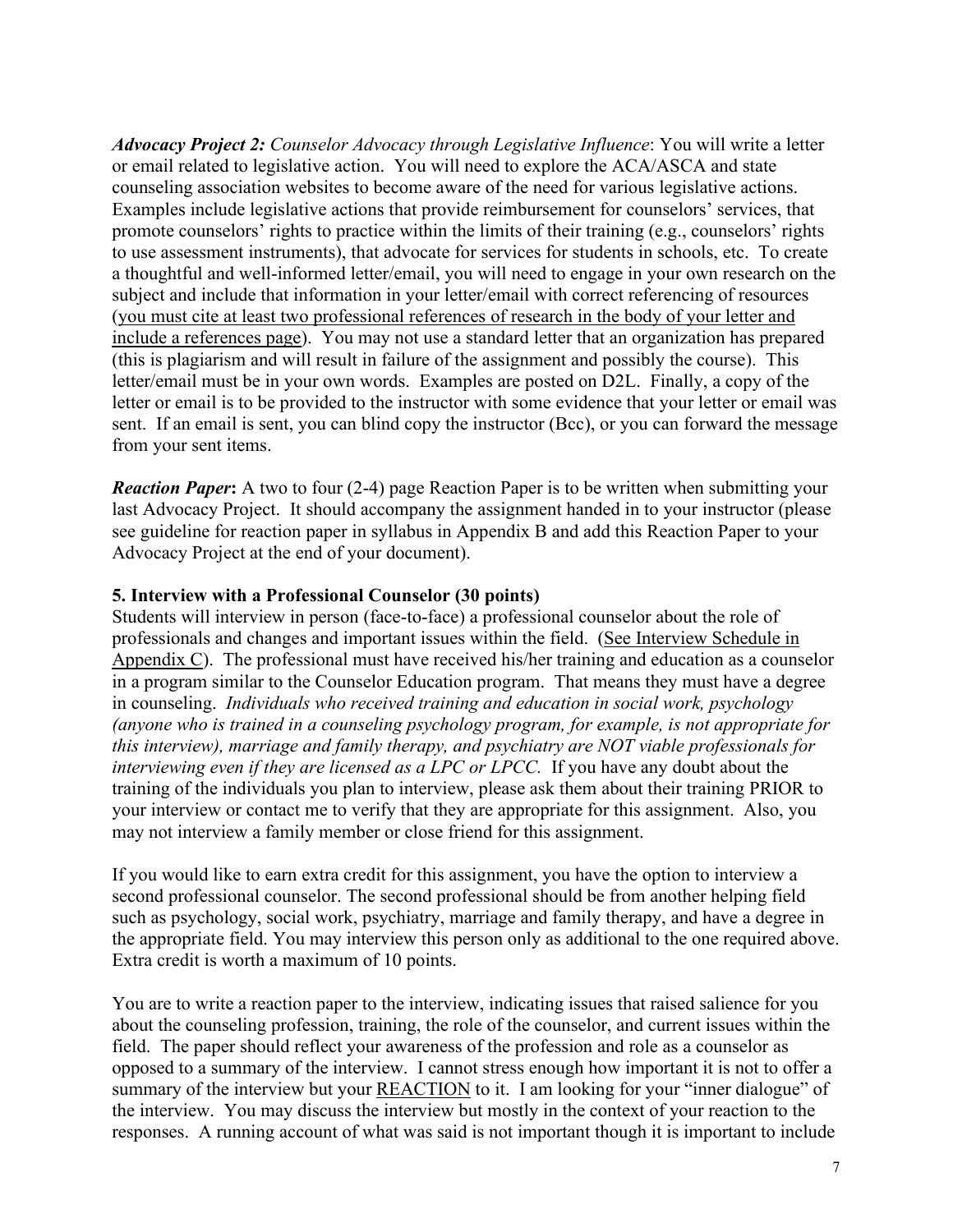the items in the Interview Schedule available in this syllabus. This paper should be 6-8 pages in length. If you are interviewing a second professional counselor, your paper should be 8-10 pages in length.

You must obtain informed consent from the professional you are interviewing and submit the signed form to the professor with your assignment. Any papers submitted without the consent form will receive a failing grade. An informed consent document is included Appendix C.

In addition, please request permission for release of their contact information so that students in class may contact them for future networking and informational interviewing if desired.

## **6. Skills-based Video/Audio Tapes (60 points total – 20 points each)**

CE 601 is the course in which you will begin to learn basic listening and counseling skills (followed up by CE 658, CE 660, CE 680 and CE 690). We will learn about new skills in every class and students are expected to practice them during the week in their home and work environments as appropriate (students should not be trying to do counseling with family and friends, but rather practice 'listening skills' as appropriate and meaningful).

Each student should own a digital recorder and/or a video recorder (Flip cams are easiest) and bring these to EVERY class. Bring extra batteries, etc. Make sure you know how to use your equipment before coming to class. MAKE SURE YOU CAN HEAR TAPE CLEARLY AS HIGH QUALITY OF TAPING IS ESSENTIAL.

Students must have an audio recorder (either digital or tape), and/or video recording equipment for each taping session.

Students will work in pairs to create a total of three videos. Each video will demonstrate progressive development of specific counseling skills. Each student will act as both a client and a counselor for each taping. Tapes will be 7-10 minutes long, and you will be given time in class for taping. Segments of tape will be reviewed in class, and students will be expected to give and receive constructive feedback.

Students in the client role may either *role play* or *real play*. When role playing, students are encouraged to use scenarios from real life: the struggles of a family member or friend, for example. When real playing, students are encouraged to choose a topic or issue that feels "contained" or safe for them.

## *Taping should proceed as follows:*

- (1) Assume your client has already signed a release for taping (and mention this) at the beginning of the session.
- (2) Proceed to practice counseling with the client for at least 7 minutes.
- (3) Process how this session went while tape is running.

## *After Taping:*

- (1) Make a transcript of the tape, using the transcript format below.
- (2) At the end of the transcript, include three paragraphs: one paragraph each about your strengths, your areas of improvement, and your goals for the future sessions.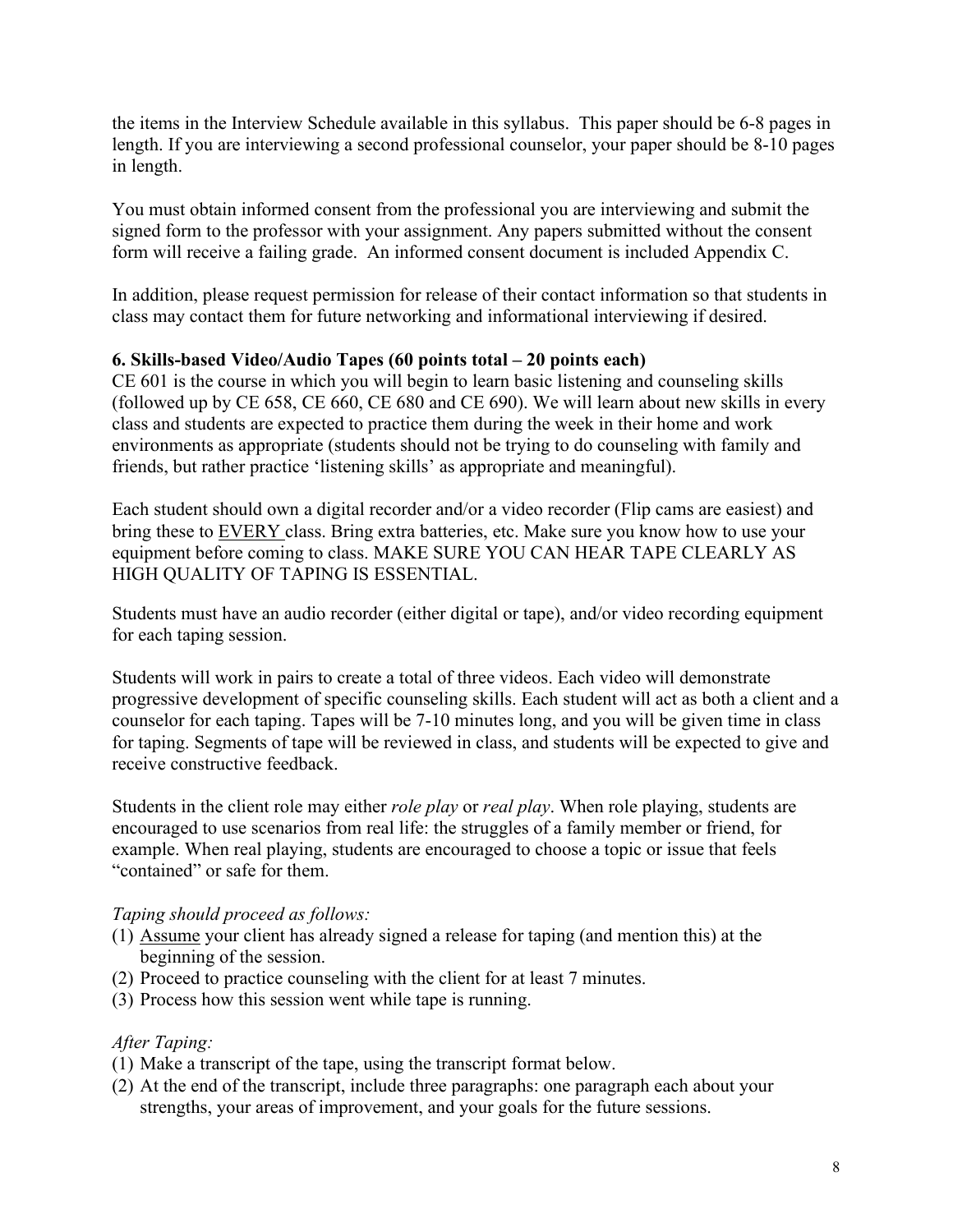*Transcript Format:* 

| <b>Statement</b>                                  | Skill(s)                |
|---------------------------------------------------|-------------------------|
| C1: Tell me what's going on.                      | <b>ENC</b>              |
| CL: Well, I've just been admitted to grad         |                         |
| school and I am worried about everything.         |                         |
| C2: I was in grad school for awhile and it        | Ugh! I don't like this. |
| was really hard.                                  |                         |
| PS: You sound really overwhelmed.                 | PS/RF                   |
| CL: I'm working full-time, I'm dealing            |                         |
| with a cranky $\square$ spouse and 3 kids who are |                         |
| driving me crazy, and I think I'm in over         |                         |
| my head.                                          |                         |
| C3: Tell me what that's like for you, being       | <b>FOC</b>              |
| 'in over your head'                               |                         |

*Three paragraphs:* First paragraph, summarize your strengths; second paragraph summarize your areas of improvement; third paragraph, list goals for next taping, or for last taping, goals for continued progress in developing counseling skills.

## *Evaluation of taping:*

1<sup>st</sup> tape: Instructor will make some corrections, students will make corrections and students make an 'A' (100 %) when transcript is turned in with all correctly labeled skills and all responses are microskills).

2<sup>nd</sup> tape: Students are allowed to make corrections and turn in assignment twice.

3<sup>rd</sup> tape: Students are allowed to make corrections on transcript but are not allowed to turn in more than once.

| <b>Skill Name</b>     | Abbreviation | <b>Skill Name</b>          | Abbreviation |
|-----------------------|--------------|----------------------------|--------------|
| Encourager            | ENC          | Immediacy                  | <b>IMM</b>   |
| Reflection of feeling | RF           | Eliciting meaning          | EM           |
| Reflection of content | RC           | Reflection of meaning      | <b>RM</b>    |
| Focusing              | FOC          | Caring confrontation       | CC           |
| Closed question       | <b>CQ</b>    | Self-disclosure            | <b>SD</b>    |
| Open question         | <b>OQ</b>    | Directive                  | <b>DIR</b>   |
| Affirmation           | <b>AFF</b>   | Advice giving              | AG           |
| Open summary          | <b>OS</b>    | Influencing skill          | <b>IS</b>    |
| Closing summary       | CS           |                            |              |
| Client observations   | CO           | <b>Preferred Statement</b> | <b>PS</b>    |

#### *Skills and abbreviations for transcripts:*

#### **6. Attendance at Capstone Presentations (Required but not graded)**

Monday, December 9, 2013 – 5:00 p.m. to 8:00 p.m. Winona Campus Location – Gildemeister Hall 329 Rochester Campus Location – TBD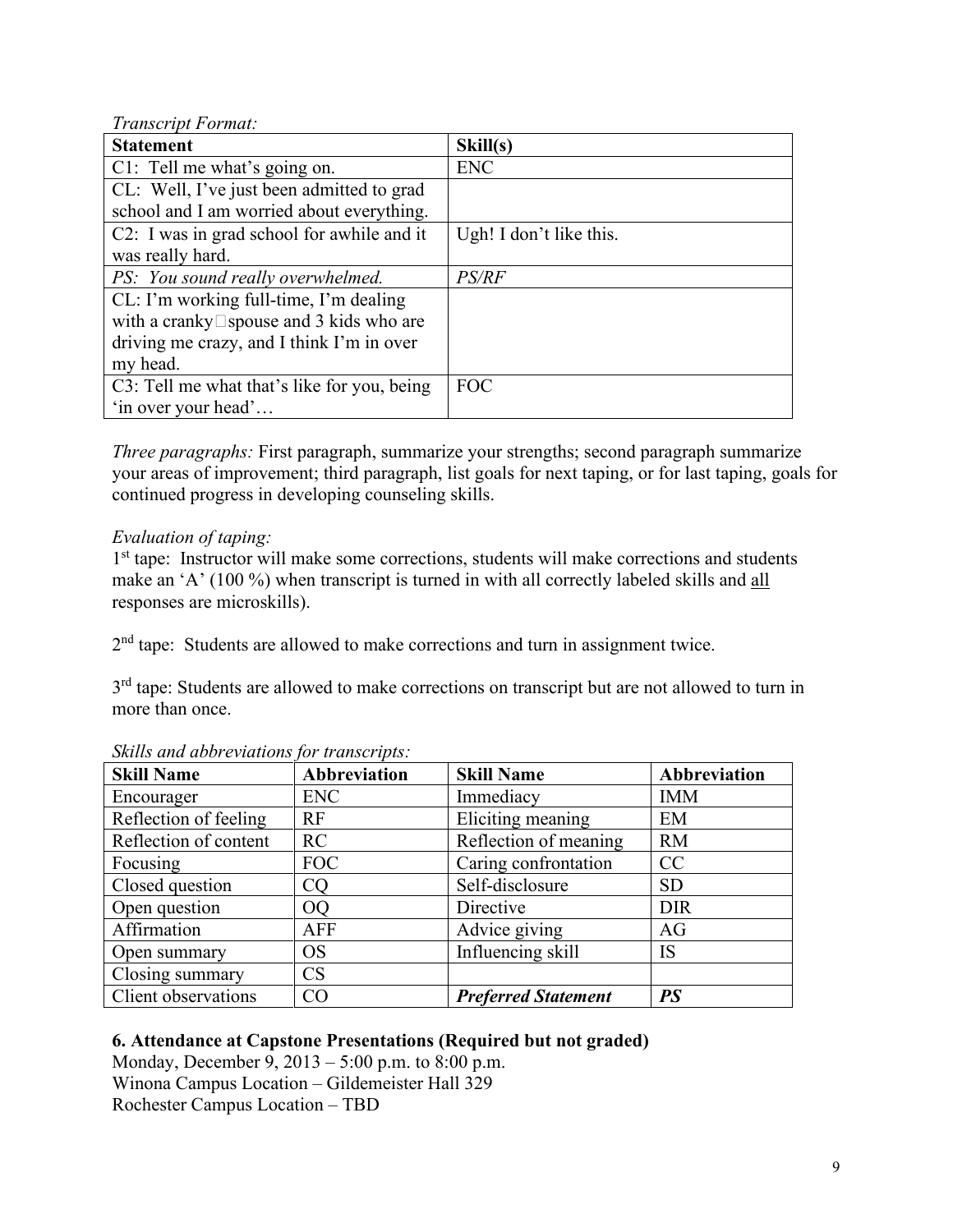#### **7. Final Exam (50 points)**

The Final Exam will be multiple choice and will test students' knowledge of the various topics learned over the course of the term. The exam will be taken online via D2L. The exam is open book. However, students may NOT use each other, the internet, or other resources. Only the textbook is permissible as a reference when taking the exam. Students will be allowed one attempt only.

#### **Total points possible for course: 240 Breakdown of points:**

Attendance and Participation: 30 points Personal Beliefs Statement: 10 points Advocacy projects: 60 points Interview with a Professional Counselor: 30 points Skills-based tapes: 60 points Final Exam: 50 points

A:  $240 - 216$ B: 215 – 192 Below a B: Remediation plan to continue in CED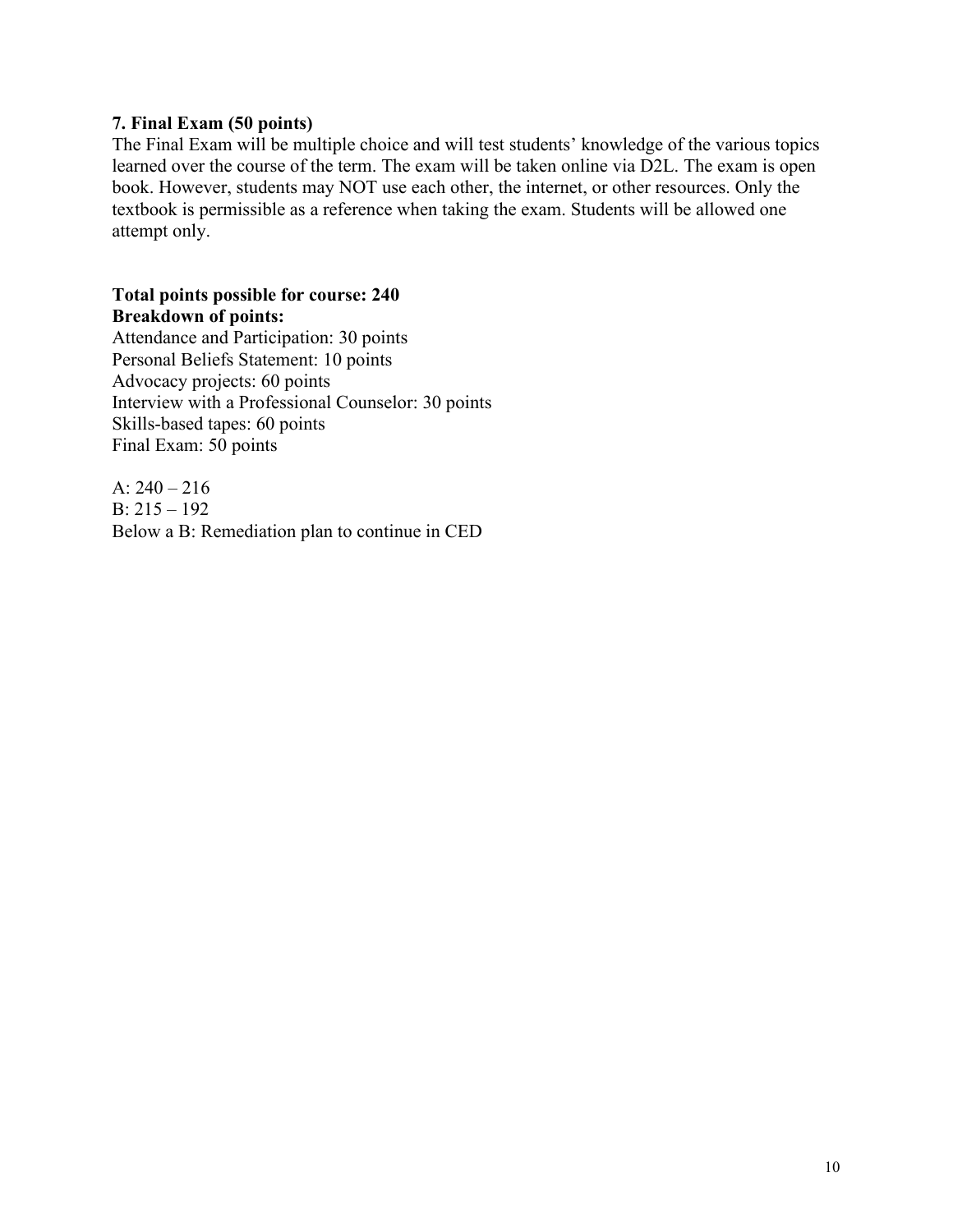| <b>Class Schedule:</b> |                                      |                                                   |
|------------------------|--------------------------------------|---------------------------------------------------|
| <b>DATE</b>            | <b>TOPIC</b>                         | READINGS/ASSIGNMENTS                              |
| Week 1:                | Introduction & syllabus, explanation |                                                   |
| <b>August 28</b>       | of assignments                       |                                                   |
| Week 2:                | Professional Orientation             | Neukrug, Ch. 1                                    |
| September 4            | Setting the Stage for Counseling     | Meier & Davis, Ch. 1                              |
|                        |                                      | <b>Personal Beliefs Statement due</b>             |
| Week 3:                | <b>History of Counseling</b>         | Neukrug, Ch.'s $2 & 3$                            |
| September 11           | <b>Professional Standards</b>        | Advocacy Competency Standards (on                 |
|                        | Advocacy                             | D2L                                               |
|                        |                                      | <b>Make Tape 1</b>                                |
| Week 4:                | Development of the person            | Neukrug, Ch. 9                                    |
| <b>September 18</b>    | *Choose Human Service Agency by      | Meier & Davis, Ch. 5                              |
|                        | this date                            | <b>Transcript 1 and tape due</b>                  |
| Week 5:                | Counseling Skills & Strategies       | Neukrug, Ch. 5                                    |
| September 25           |                                      | Meier & Davis, Ch. 2                              |
|                        |                                      | <b>Final transcript 1 due</b>                     |
| Week 6:                | Assessment in Counseling             | Neukrug, Ch. 12                                   |
| <b>October 2</b>       |                                      | Meier & Davis, Ch. 3                              |
|                        |                                      | Make tape 2                                       |
|                        |                                      | 1st Advocacy Project due                          |
| Week 7:                | Abnormal Development, Diagnosis, &   | Neukrug, Ch. 10                                   |
| October 9              | Pharmacology                         | <b>Transcript 2 and tape due</b>                  |
| Week 8:                | Approaches to Counseling             | Neukrug, Ch. 4                                    |
| October 16             | <b>Online Class: Roni @ ACES</b>     | Meier & Davis, Ch. 6                              |
|                        | <b>Conference in Denver, CO</b>      | <b>Final transcript 2 due</b>                     |
| Week 9:                | Supervision/Consultation             | Neukrug, Ch. 8                                    |
| October 23             |                                      | Make tape 3                                       |
|                        |                                      | Candidacy form completed and signed               |
|                        |                                      | by advisor                                        |
| <b>Week 10:</b>        | <b>Family Counseling</b>             | Neukrug, Ch. 6                                    |
| October 30             | *Choose Interview by this date       |                                                   |
| <b>Week 11:</b>        | Group & Career Counseling            | Neukrug, Ch.'s 7 & 11                             |
| November 6             |                                      | <b>Final transcript 3 due</b>                     |
| <b>Week 12:</b>        | Research & Evaluation                | Neukrug, Ch. 13                                   |
| November 13            |                                      | 2 <sup>nd</sup> Advocacy Project & Reflection due |
| <b>Week 13:</b>        | Multicultural Counseling             | Nuekrug, Ch.'s 14 & 15                            |
| November 20            |                                      |                                                   |
| <b>November 27</b>     | Thanksgiving holiday                 | Eat lots of turkey!                               |
| <b>Week 15:</b>        | Specialties – School Counseling $&$  | Neukrug, Ch.'s 16 & 17                            |
| December 4             | Mental Health Counseling             | Meier & Davis, Ch. 4                              |
|                        | Licensure                            | <b>Presentations on Interviews</b>                |
|                        |                                      | <b>Interview Reflection due</b>                   |
| Monday, Dec. 9         | <b>Capstone Presentations</b>        | <b>Winona &amp; Rochester, locations TBA</b>      |
| December 11            | <b>Finals Week</b>                   | <b>Final Exam</b>                                 |
|                        | No Class                             | <b>Course Evaluation</b>                          |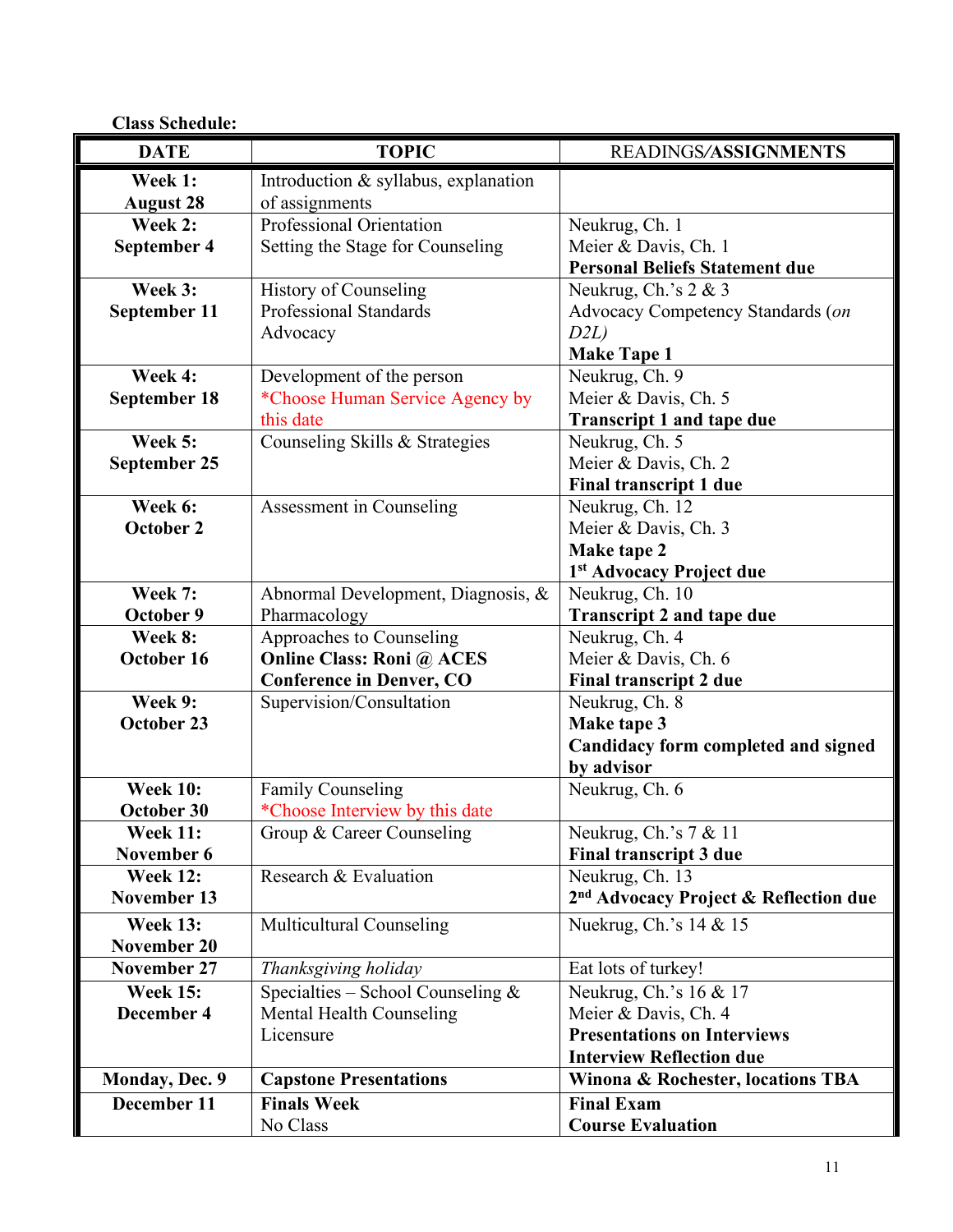# **Scoring Rubrics: 1. Attendance and Participation (30 points)**

| Points<br>Possible | Description                                                                                                                                                                                                                                                                 |
|--------------------|-----------------------------------------------------------------------------------------------------------------------------------------------------------------------------------------------------------------------------------------------------------------------------|
| $24-30$ points     | -Regularly asks questions or makes observations that indicate reflection,<br>knowledge of readings for class<br>-Participates actively in small groups in class,<br>-Attends class regularly (no missed classes or one with prior arrangement)                              |
| $18-23$ points     | -Occasionally asks questions or makes observations that indicate reflections, some<br>knowledge of readings for class<br>-Participates in small groups<br>Misses 1 class with prior arrangement<br>Is never late or leaves early w/out due reason                           |
| $11-17$ points     | -Rarely asks questions or makes comments that indicate familiarity with the topics<br>prepared for class<br>-Does not actively participate in small groups<br>-Misses no more than 1 classes w/o prior arrangement<br>Is occasionally late or leaves early w/out due reason |
| $0 - 10$ points    | -Does not ask questions or make comments that indicate familiarity with topics for<br>class<br>-Does not participate actively in small groups<br>-Misses class often<br>-Is often late or leaves early w/out due reason                                                     |

# **2. Personal Beliefs Statement (10 points)**

|                               | 4 points                                                                                                                   | 3 points                                                                                                 | 2 points                                                                                          | <b>Below 2 points</b>                                                                               |
|-------------------------------|----------------------------------------------------------------------------------------------------------------------------|----------------------------------------------------------------------------------------------------------|---------------------------------------------------------------------------------------------------|-----------------------------------------------------------------------------------------------------|
| Content (4<br><i>points</i> ) | Clear<br>articulation of<br>personal beliefs<br>and reasons for<br>entering the<br>profession.                             | Mostly clear<br>articulation of<br>personal<br>beliefs and<br>reasons for<br>entering the<br>profession. | Vague<br>articulation of<br>personal<br>beliefs and<br>reasons for<br>entering the<br>profession. | Incomplete<br>articulation of<br>personal beliefs<br>and reasons for<br>entering the<br>profession. |
| <b>Content Grade</b>          |                                                                                                                            |                                                                                                          |                                                                                                   |                                                                                                     |
|                               | 2 points                                                                                                                   | 1 point                                                                                                  | 0 points                                                                                          |                                                                                                     |
| Format (2)<br><i>points</i> ) | Excellent<br>writing skills,<br>no grammatical<br>errors,<br>thorough, and<br>within the<br>approximate<br>page limitation | Good writing<br>skills, few<br>errors,<br>complete and<br>within the<br>approximate<br>page limitation   | Poor writing<br>skills. Several<br>errors.<br>Inadequate<br>length.                               |                                                                                                     |
| <b>Format Grade</b>           |                                                                                                                            |                                                                                                          |                                                                                                   |                                                                                                     |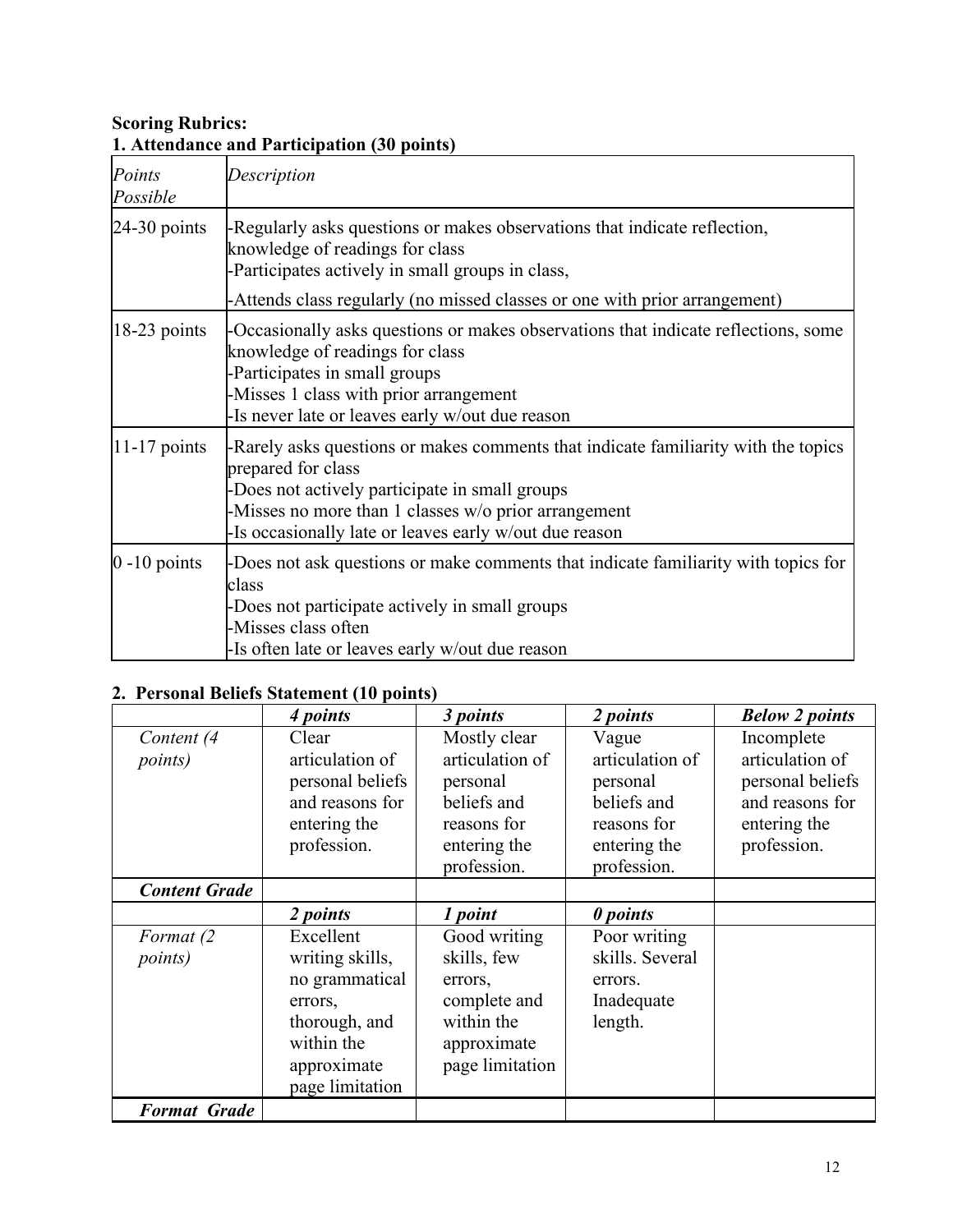|                                      | 4 points                                                                                            | 3 points                                                                                 | 2 points                                                                                   | <b>Below 2 points</b>                                                                                            |
|--------------------------------------|-----------------------------------------------------------------------------------------------------|------------------------------------------------------------------------------------------|--------------------------------------------------------------------------------------------|------------------------------------------------------------------------------------------------------------------|
| Depth of                             | Student                                                                                             | Student                                                                                  | Student does                                                                               | Student does not                                                                                                 |
| Understanding<br>(4 points)          | thoroughly<br>addresses every<br>component of<br>paper, and<br>provides<br>exceptional<br>depth and | adequately<br>addresses<br>every<br>component of<br>paper, and<br>provides<br>sufficient | not address<br>every<br>component of<br>paper, or<br>provides<br>insufficient<br>depth and | address every<br>component of<br>the paper, and<br>writing is<br>shallow and<br>lacks evidence<br>of reflection. |
|                                      | reflection in<br>writing.                                                                           | depth and<br>reflection in<br>writing.                                                   | reflection in<br>writing.                                                                  |                                                                                                                  |
| <b>Understanding</b><br><b>Grade</b> |                                                                                                     |                                                                                          |                                                                                            |                                                                                                                  |
| <b>Total Points:</b>                 |                                                                                                     |                                                                                          |                                                                                            |                                                                                                                  |

## **3. Advocacy Projects (60 points)** *Research Human Services Agency (***20 points)**

|                      | 8 points        | 7 points         | <b>6</b> points      | <b>Below 4 points</b> |
|----------------------|-----------------|------------------|----------------------|-----------------------|
| Content (8           | Appropriate     | Appropriate      | Appropriate          | Inappropriate         |
| <i>points</i> )      | agency          | agency           | agency               | agency                |
|                      | contacted. All  | contacted.       | contacted, but       | contacted, or         |
|                      | aspects of      | Most aspects     | some aspects         | several aspects       |
|                      | agency          | of agency        | of agency            | of agency             |
|                      | thoroughly      | addressed.       | missing.             | missing from          |
|                      | addressed.      |                  |                      | brochure.             |
| <b>Content Grade</b> |                 |                  |                      |                       |
|                      | 4 points        | 2 points         | 1 point              | 0 points              |
| Format (4            | Brochure is     | Brochure is      | Brochure is          | Brochure is           |
| <i>points</i> )      | attractive,     | acceptable.      | marginal.            | poorly done           |
|                      | creative, and   | Information is   | Several errors.      | with limited          |
|                      | informative.    | presented is     | Information          | information and       |
|                      | Information     | clear, but may   | presented is         | lacks creativity      |
|                      | presented in a  | lack             | unclear or           | and attention to      |
|                      | way that is     | organization or  | lacks attention      | detail.               |
|                      | clear and user- | lack creativity. | to detail.           |                       |
|                      | friendly.       |                  |                      |                       |
| <b>Format Grade</b>  |                 |                  |                      |                       |
|                      | 8 points        | 7 points         | <b>6</b> points      | <b>Below 4 points</b> |
| Presentation of      | Student is      | Student is       | <b>Student lacks</b> | Student does not      |
| Agency (8            | informed and    | informed         | depth of             | adequately            |
| <i>points</i> )      | clear about     | about what       | understanding        | present agency        |
|                      | what agency     | agency offers,   | of agency            | offerings.            |
|                      | offers and how  | and how this     | offerings, or        |                       |
|                      | this agency     | agency           | inadequately         |                       |
|                      | contributed to  | contributes to   | explains how         |                       |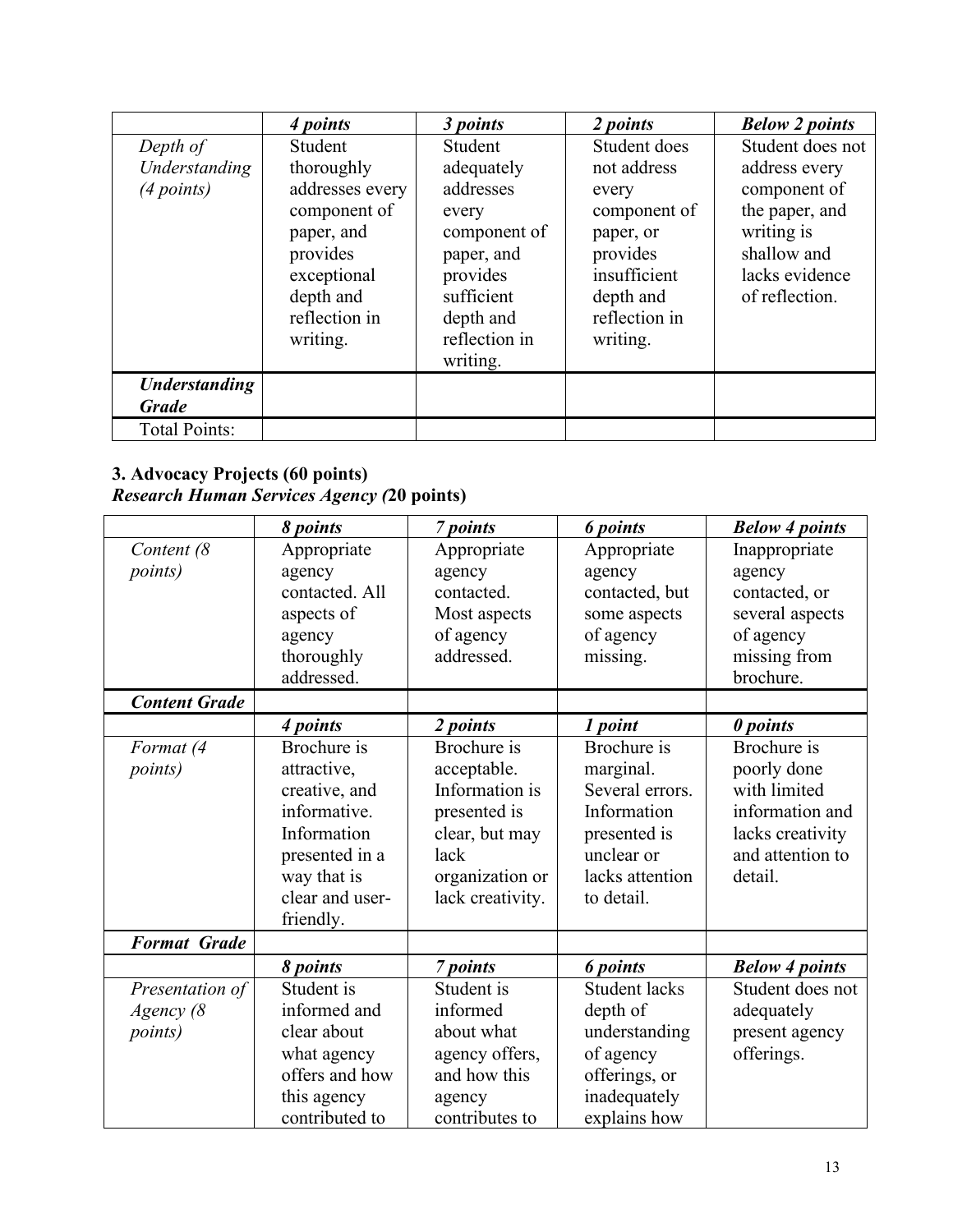|                                     | community.<br>Thoughtful and<br>complete<br>presentation. | community.<br>Presentation is<br>adequate. | agency<br>contributes to<br>community. |  |
|-------------------------------------|-----------------------------------------------------------|--------------------------------------------|----------------------------------------|--|
| <b>Presentation</b><br><b>Grade</b> |                                                           |                                            |                                        |  |
| <b>Total Points:</b>                |                                                           |                                            |                                        |  |

# *Counselor Advocacy Through Legislative Influence* **(20 points)**

|                                         | 8 points                                                                                                                                                                                                     | 7 points                                                                                                                                                                | <b>6</b> points                                                                                                                                                  | <b>Below 6 points</b>                                                                                                        |
|-----------------------------------------|--------------------------------------------------------------------------------------------------------------------------------------------------------------------------------------------------------------|-------------------------------------------------------------------------------------------------------------------------------------------------------------------------|------------------------------------------------------------------------------------------------------------------------------------------------------------------|------------------------------------------------------------------------------------------------------------------------------|
| Content (8<br><i>points</i> )           | Letter is well-<br>informed with<br>at least 3<br>credible<br>references.<br>Issue addressed<br>is current and<br>relevant.                                                                                  | Letter is<br>informed, with<br>2 credible<br>references.<br>Issue<br>addressed is<br>outdated, or<br>lacks evidence<br>to support.                                      | Letter<br>adequately<br>addresses<br>issue, but does<br>not provide<br>evidence to<br>support, or<br>lacks depth of<br>coverage.                                 | Letter does not<br>adequately<br>address issue,<br>and does not<br>include<br>supporting<br>resources.                       |
| <b>Content Grade</b>                    |                                                                                                                                                                                                              |                                                                                                                                                                         |                                                                                                                                                                  |                                                                                                                              |
| Format (4<br><i>points</i> )            | 4 points<br>Letter is well-<br>written, with<br>no errors, and<br>presents the<br>issue<br>professionally<br>with correct<br>formatting of a<br>business letter.<br>References<br>cited using<br>APA format. | 2 points<br>Letter is<br>adequately<br>written, but<br>includes some<br>errors or is not<br>in an<br>appropriate<br>format.<br>References<br>cited using<br>APA format. | 1 point<br>Letter is<br>poorly written<br>with several<br>errors.<br>Incorrect<br>formatting<br>used.<br>References not<br>cited, or<br>incorrect APA<br>format. | 0 points<br>Letter is poorly<br>written and<br>unprofessional<br>with no<br>references to<br>support the<br>issue presented. |
| <b>Format Grade</b>                     |                                                                                                                                                                                                              |                                                                                                                                                                         |                                                                                                                                                                  |                                                                                                                              |
| Depth of<br>Understanding<br>(8 points) | 8 points<br>Student<br>thoroughly<br>addresses the<br>issue and<br>demonstrates a<br>clear and<br>articulate<br>understanding<br>of the issue<br>presented.                                                  | 7 points<br>Student<br>adequately<br>addresses the<br>issue and<br>demonstrates a<br>mostly clear<br>understanding<br>of the issue<br>presented.                        | <b>6</b> points<br>Student<br>marginally<br>addresses the<br>issue and lacks<br>a clear<br>understanding<br>of the issue<br>presented.                           | <b>Below 6 points</b><br>Student does not<br>show evidence<br>of<br>understanding<br>of the issue<br>presented.              |
| <b>Understanding</b>                    |                                                                                                                                                                                                              |                                                                                                                                                                         |                                                                                                                                                                  |                                                                                                                              |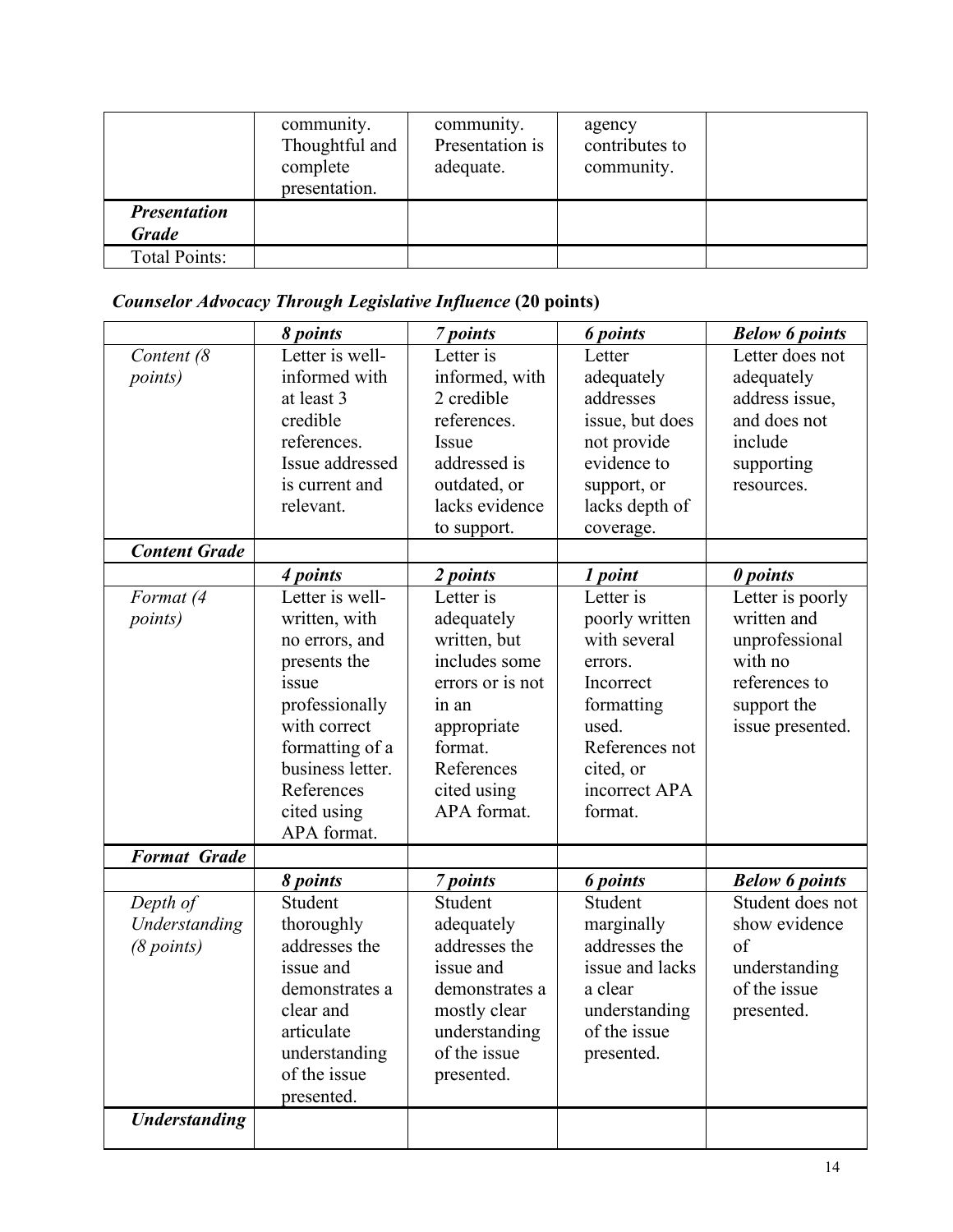| <b>Grade</b>         |  |  |
|----------------------|--|--|
| <b>Total Points:</b> |  |  |

# *Reflection Paper* **(20 points)**

|                                                       | 8 points                                                                                               | 7 points                                                                                         | <b>6</b> points                                                                                   | <b>Below 6 points</b>                                        |
|-------------------------------------------------------|--------------------------------------------------------------------------------------------------------|--------------------------------------------------------------------------------------------------|---------------------------------------------------------------------------------------------------|--------------------------------------------------------------|
| Content (8<br><i>points</i> )<br><b>Content Grade</b> | All required<br>components of<br>the project<br>included.<br>Thorough<br>reflection on<br>the project. | All<br>components of<br>the project<br>reported on.<br>Complete<br>reflection on<br>the project. | Most<br>components of<br>the project<br>reported on.<br>Adequate<br>reflection on<br>the project. | Inadequate or<br>incomplete<br>reflection on the<br>project. |
|                                                       | 4 points                                                                                               | 2 points                                                                                         | 1 point                                                                                           | 0 points                                                     |
| Format (4<br><i>points</i> )                          | Reflection is<br>well-written<br>with no errors.<br>Appropriate<br>length.                             | Reflection is<br>well-written<br>with few<br>errors.<br>Appropriate<br>length.                   | Reflection is<br>poorly written<br>or contains<br>several errors.                                 | Reflection in<br>incomplete and<br>poorly written.           |
| <b>Format Grade</b>                                   |                                                                                                        |                                                                                                  |                                                                                                   |                                                              |
|                                                       | 8 points                                                                                               | 7 points                                                                                         | <b>6</b> points                                                                                   | <b>Below 6 points</b>                                        |
| Depth of<br>Understanding<br>(8 points)               | Reflection is<br>thoughtful and<br>demonstrates<br>depth of<br>reported<br>experience.                 | Reflection is<br>adequate.<br>Demonstrates<br>adequate depth<br>of reported<br>experience.       | Reflection is<br>marginal or<br>lacks depth of<br>reported<br>experience.                         | Reflection is<br>inadequate and<br>lacks depth.              |
| <b>Understanding</b><br><b>Grade</b>                  |                                                                                                        |                                                                                                  |                                                                                                   |                                                              |
| <b>Total Points:</b>                                  |                                                                                                        |                                                                                                  |                                                                                                   |                                                              |

# **4. Interview with a Professional Counselor (30 points)**

|                                | 11 points                                                          | 9 points                                                            | 8 points                                                                | <b>Below 8 points</b>                                   |
|--------------------------------|--------------------------------------------------------------------|---------------------------------------------------------------------|-------------------------------------------------------------------------|---------------------------------------------------------|
| Content (11<br><i>points</i> ) | Interview<br>reflection<br>includes all<br>required<br>components. | Interview<br>reflection<br>includes most<br>required<br>components. | Some<br>components of<br>interview are<br>missing in the<br>reflection. | Inadequate<br>reflection of<br>interview<br>experience. |
| <b>Content Grade</b>           |                                                                    |                                                                     |                                                                         |                                                         |
|                                | 8 points                                                           | 6 points                                                            | 5 points                                                                | <b>Below 5 points</b>                                   |
| Format (8<br><i>points</i> )   | Reflection is<br>well-written                                      | Reflection is<br>well-written                                       | Reflection is<br>poorly written                                         | Reflection is<br>poorly written,                        |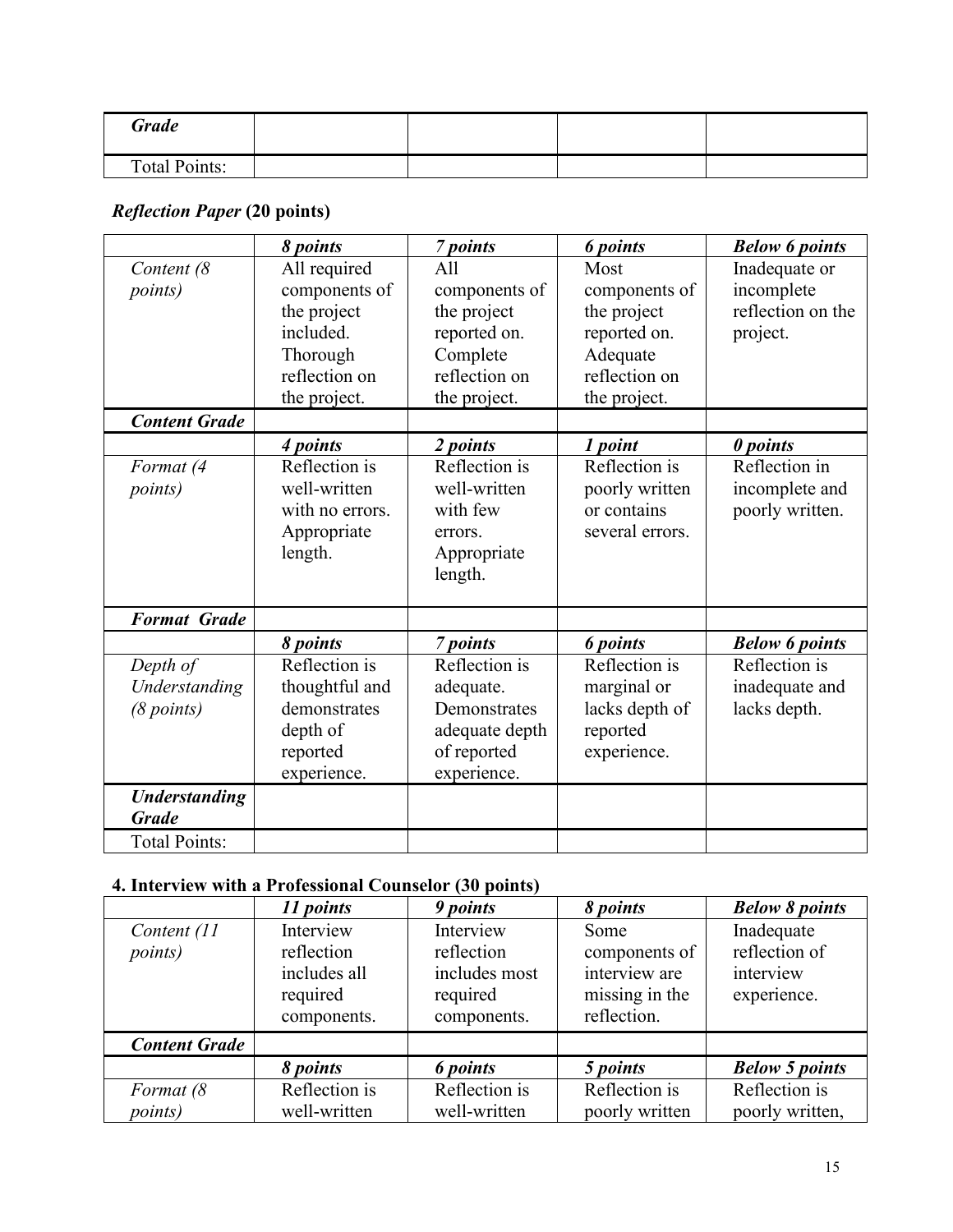|                                          | with no errors.<br>Appropriate<br>length.                                                                                               | with few<br>errors.<br>Appropriate<br>length.                                                                                     | or contains<br>several errors.                                                                                                                         | or is inadequate<br>in length.                                                 |
|------------------------------------------|-----------------------------------------------------------------------------------------------------------------------------------------|-----------------------------------------------------------------------------------------------------------------------------------|--------------------------------------------------------------------------------------------------------------------------------------------------------|--------------------------------------------------------------------------------|
| <b>Format Grade</b>                      |                                                                                                                                         |                                                                                                                                   |                                                                                                                                                        |                                                                                |
|                                          | 11 points                                                                                                                               | 9 points                                                                                                                          | 8 points                                                                                                                                               | <b>Below 8 points</b>                                                          |
| Depth of<br>Understanding<br>(11 points) | Reflection is<br>thoughtful and<br>demonstrates<br>depth of<br>reported<br>experience.<br>Does not<br>simply<br>summarize<br>interview. | Reflection is<br>adequate.<br>Demonstrates<br>adequate depth<br>of reported<br>experience.<br>Does not<br>summarize<br>interview. | Reflection is<br>marginal or<br>lacks depth of<br>reported<br>experience.<br>Interview is<br>summarized<br>instead of<br>adequately<br>reflected upon. | Reflection is<br>inadequate and<br>lacks depth.<br>Interview is<br>summarized. |
| <b>Understanding</b><br><b>Grade</b>     |                                                                                                                                         |                                                                                                                                   |                                                                                                                                                        |                                                                                |
| <b>Total Points:</b>                     |                                                                                                                                         |                                                                                                                                   |                                                                                                                                                        |                                                                                |

# **5. Tape evaluation (60 points – 20 points each)**

|                     | 8 points           | 7 points            | <b>6</b> points      | <b>Below 6 points</b> |
|---------------------|--------------------|---------------------|----------------------|-----------------------|
| Demonstration       | Exemplary tape     | Above average       | Average tape         | Tape does not         |
| of Skills (8        | illustrating       | tape illustrating   | illustrating         | illustrate skills.    |
| <i>points</i> )     | specific skills.   | specific skills.    | specific skills.     |                       |
| <b>Skills Grade</b> |                    |                     |                      |                       |
|                     | 8 points           | 7 points            | <b>6</b> points      | <b>Below 6 points</b> |
| <i>Therapeutic</i>  | Student            | Student             | <b>Student lacks</b> | <b>Student lacks</b>  |
| Presence (8         | demonstrates       | demonstrates        | empathy,             | empathy, poor         |
| <i>points</i> )     | empathy,           | empathy, good       | demonstrates         | listening skills,     |
|                     | exemplary          | listening skills,   | marginal listening   | and a poor            |
|                     | listening skills,  | and an acceptable   | skills, and a        | therapeutic           |
|                     | and an inviting    | therapeutic         | difficult            | presence.             |
|                     | therapeutic        | presence.           | therapeutic          |                       |
|                     | presence.          |                     | presence.            |                       |
| <b>Presence</b>     |                    |                     |                      |                       |
| <b>Grade</b>        |                    |                     |                      |                       |
|                     | 4 points           | 3 points            | 2 points             | <b>Below 2 points</b> |
| Structure of        | Session is within  | Session is either   | Session is either    | Session is either     |
| Session (4          | appropriate time   | too long or too     | too long or too      | too long or too       |
| <i>points</i> )     | $limits - not too$ | short. Student      | short. Student       | short. Student        |
|                     | long or too short. | maintains structure | does not maintain    | does not maintain     |
|                     | Student introduces | of session          | structure of         | structure of          |
|                     | client to session  | throughout.         | session              | session               |
|                     | and maintains      | Transcript is       | throughout.          | throughout.           |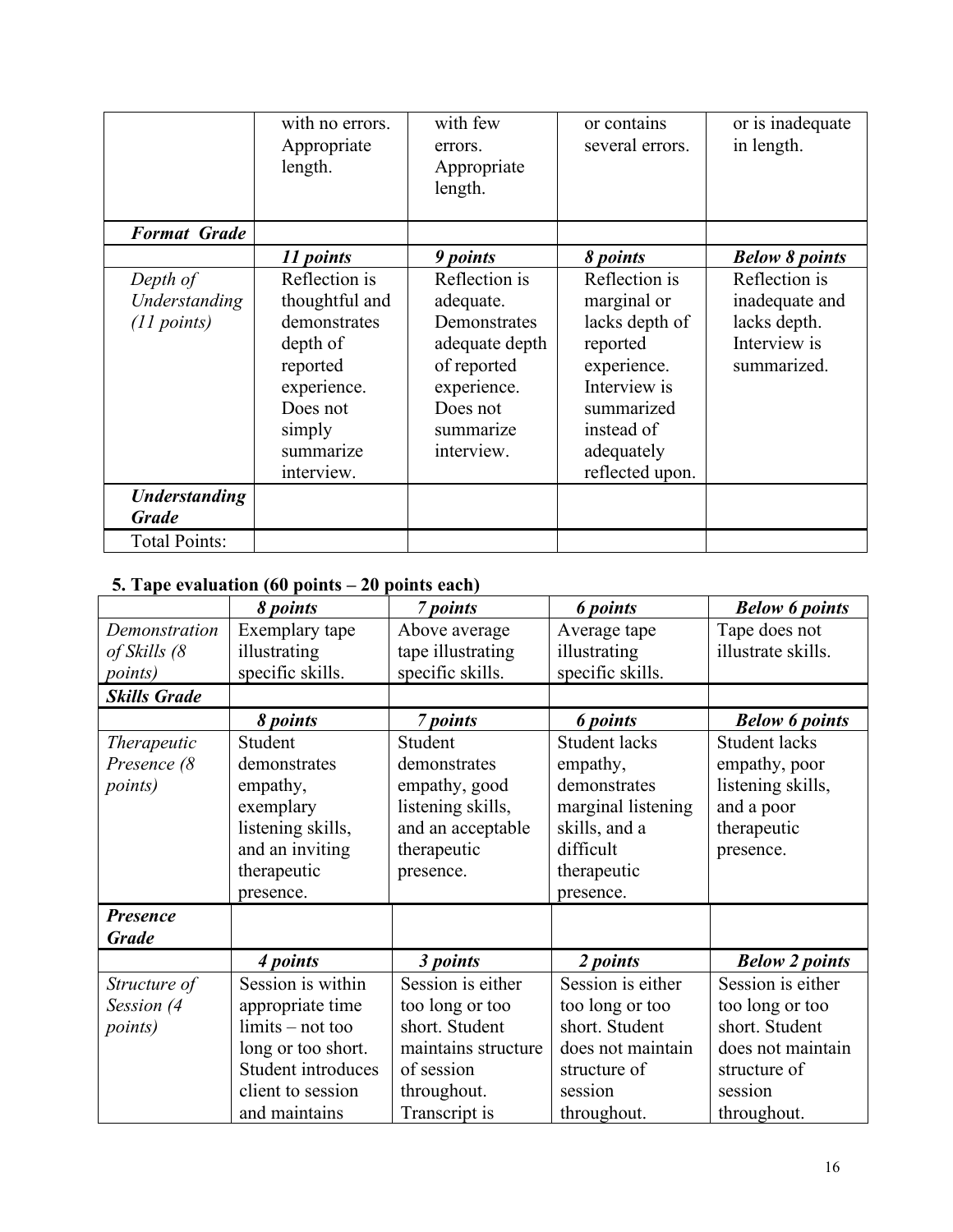|                      | structure of session | mostly correct $-$    | Transcript has   | Transcript has   |
|----------------------|----------------------|-----------------------|------------------|------------------|
|                      | throughout.          | $few$ errors $-$ with | several errors - | several errors - |
|                      | Transcript is        | weak statements       | with weak        | weak statements  |
|                      | completed            | replaced with         | statements       | are not replaced |
|                      | correctly, with      | preferred             | replaced with    | with preferred   |
|                      | weak statements      | statements.           | preferred        | statements.      |
|                      | replaced with        |                       | statements.      |                  |
|                      | preferred            |                       |                  |                  |
|                      | statements.          |                       |                  |                  |
| <b>Structure</b>     |                      |                       |                  |                  |
| <b>Grade</b>         |                      |                       |                  |                  |
| <b>Total Points:</b> |                      |                       |                  |                  |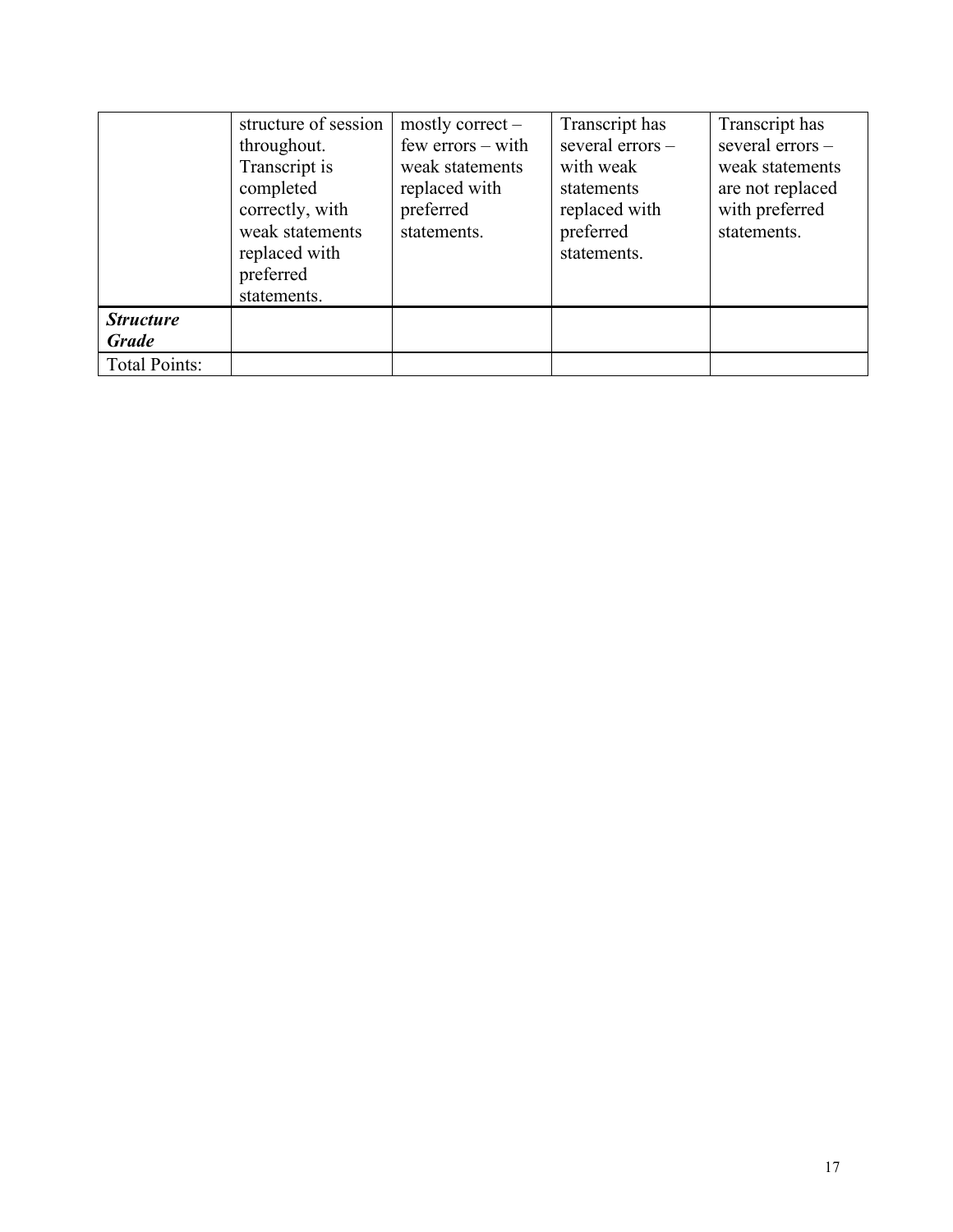#### **Appendix A**

Guidelines for Researching Human Service Agency

Name of Mental Health Agency

Contact Person

Address

Phone Number

E-mail Address

Website

Mission Statement

Catchment Area (Cities, Counties, etc. they serve)

Types of Clients (Children, Adolescents, Adults, etc.)

Typical Presenting Concerns (Grief and loss, Eating Disorders, etc.)

Services Provided (Individual, Family, Couples, Groups, etc.)

Types of Mental Health Professionals (PCCs, Psychologists, etc.)

Fees

Procedures to make a referral to the agency:

Are there internship opportunities at the agency for counselor trainees? Who is this contact?

How does the agency address the diversity of the clients it serves?

How does this agency advocate for its clients?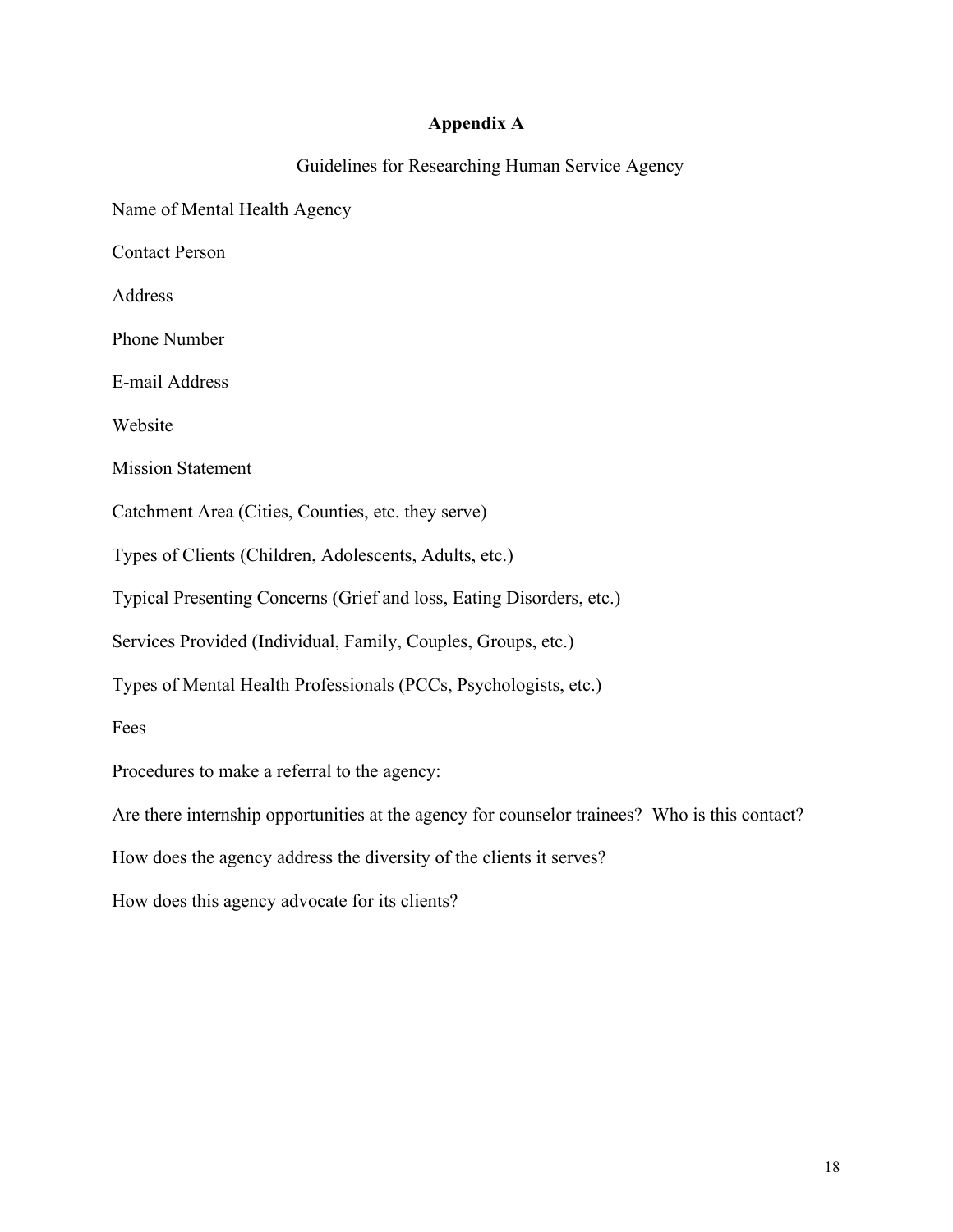## **Appendix B**

## Advocacy Project Guidelines for Reaction Paper

Please use the following questions to inform your reaction paper:

- 1. What did you learn about the role of advocate as a result of both advocacy projects? Integrate the readings on advocacy into this discussion and reference appropriately.
- 2. What did you learn about yourself as an advocate as a result of both advocacy projects?
- 3. As a result of these projects, for what issues will you advocate in the future and how will you do so?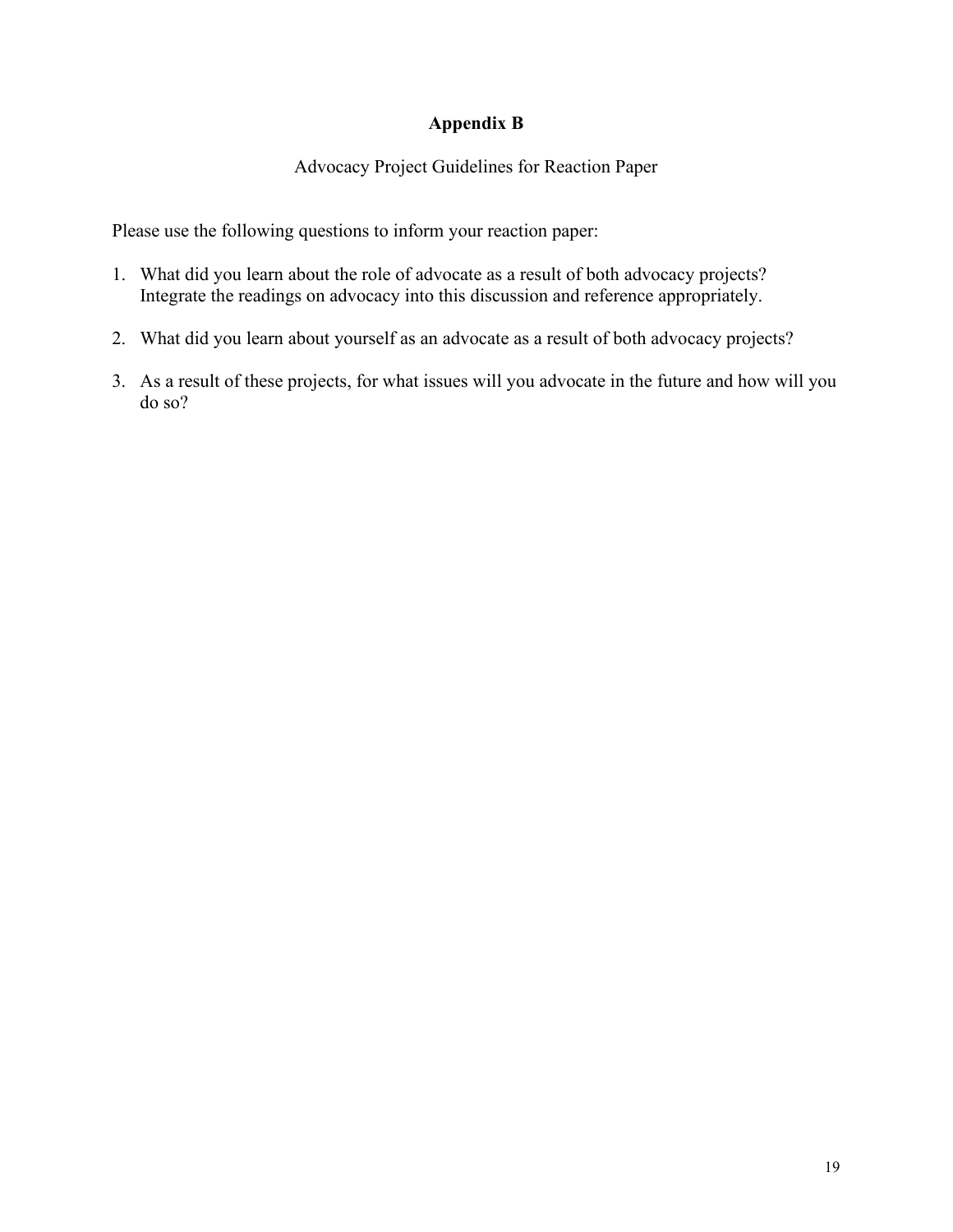## **Appendix C**

#### Informed Consent for Interview

I am a graduate student in the Counselor Education Department at Winona State University. As an assignment for the course CE 601, Foundations of Counseling, in which I am enrolled, I am required to interview a professional counselor about his/her work. As such, I am requesting your permission to conduct an interview with you.

This interview will include questions about your position, the responsibilities you have, the clients you work with and the kinds of interventions you provide in your work setting. I will use this information to help me better understand the nature of the work in your agency, the roles of a professional counselor, how theory and skills are applied in a clinical/school setting and how you interact with the populations you serve.

In addition, this interview will be summarized into a written report. It will then be submitted to my instructor to fulfill the requirement of this assignment. The information you provide will not be used in any ways not stated in this contract.

Before beginning the interview, I will need you to sign this contract stating that you agree to this interview and understand how the information you provided will be used.

I agree to be interviewed.

| Printed Name & Credentials: |  |  |
|-----------------------------|--|--|
|                             |  |  |
|                             |  |  |
| Job Title:                  |  |  |
| Job Description:            |  |  |
| Contact information:        |  |  |
|                             |  |  |
|                             |  |  |
| Date of Interview:          |  |  |
|                             |  |  |
|                             |  |  |